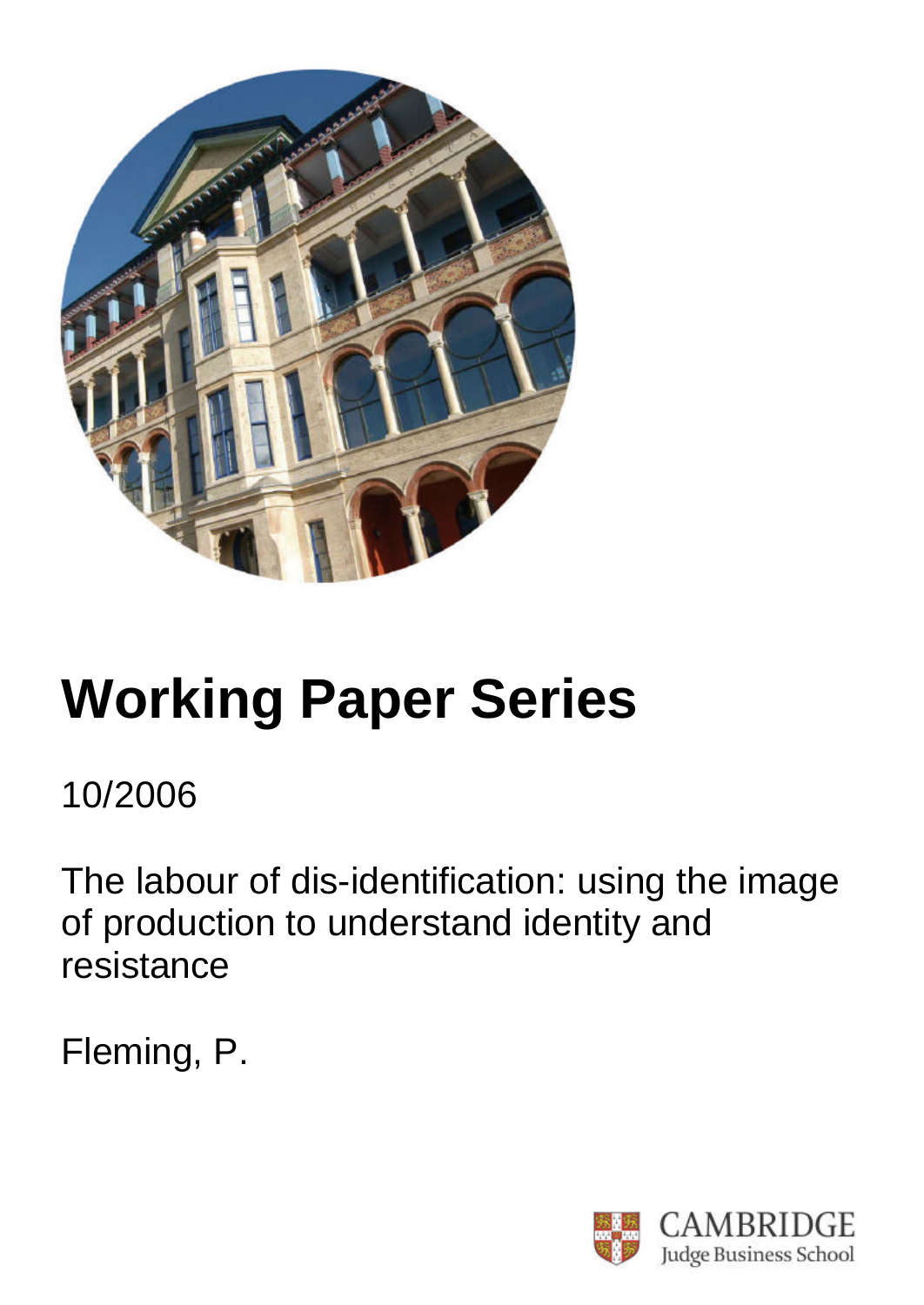These papers are produced by Judge Business School, University of Cambridge. They are circulated for discussion purposes only. Their contents should be considered preliminary and are not to be quoted without the authors' permission.

Author contact details are as follows:

Peter Fleming Judge Business School University of Cambridge p.fleming@jbs.cam.ac.uk

This paper was presented at *Managing Identities in Complex Organizations: An International Workshop* 11th to 12th May 2006 Lund University, Sweden

Please address enquiries about the series to:

Research Support Manager Judge Business School Trumpington Street Cambridge CB2 1AG, UK Tel: 01223 760546 Fax: 01223 339701 E-mail: research-support@jbs.cam.ac.uk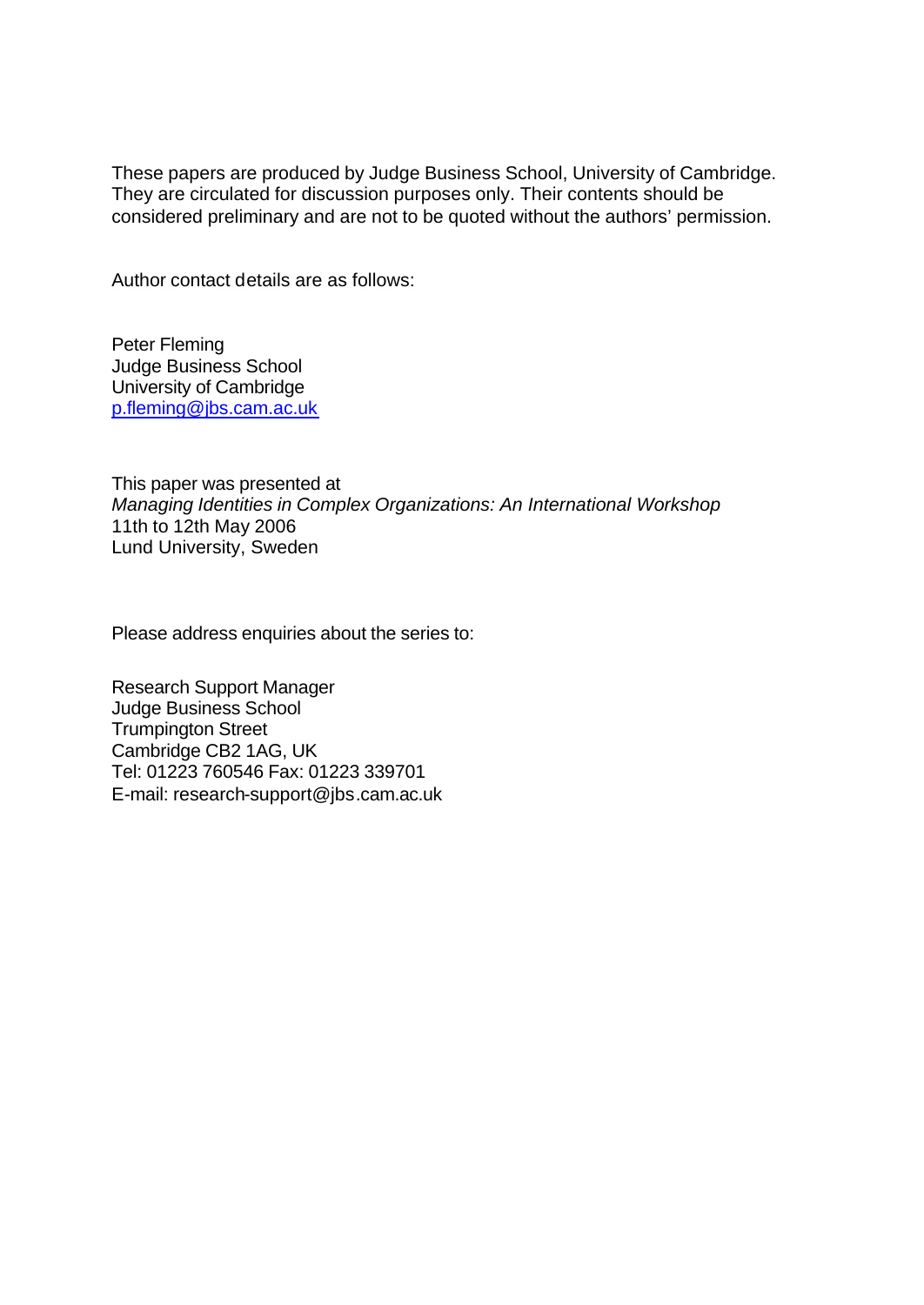# **The Labour of Dis-identification: Using the Image of Production to Understand Identity and Resistance**

Peter Fleming Judge Business School University of Cambridge Trumpington Street Cambridge CB2 1AG United Kingdom Tel: +44 (0) 1223 7 60471(direct) Fax: + 44 (0) 1223 339701 p.fleming@jbs.cam.ac.uk

To be presented at *Managing Identities in Complex Organizations: An International Workshop* 11th to 12th May 2006 Lund University, Sweden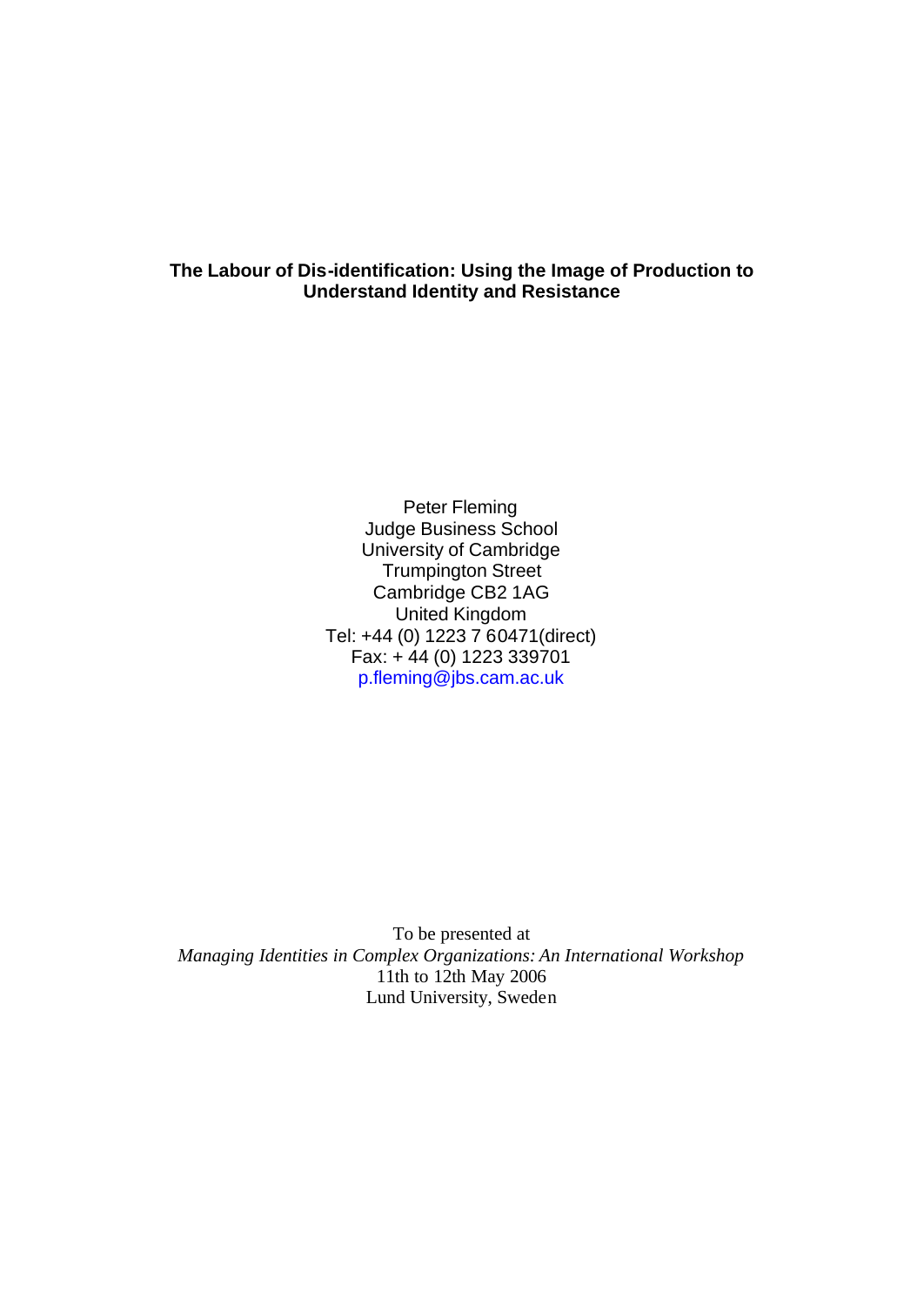# **The Labour of Dis-identification: Using the Image of Production to Understand Identity and Resistance**

## **Abstract**

Research exploring corporate culture management has identified cynicism as a significant way some workers resist attempts to control their identities. The metaphors of defence and distancing are popular ways of explaining this cynicism. The paper argues that these metaphors posit an 'already present' self as the object of protection. Drawing on empirical research of a communications firm, it is suggested cynicism might also be understood as the ongoing *production* of subjectivity rather than its defence or distancing from cultural controls. The study demonstrates how the labour of disidentification involved a constant renewal of self opposed to dominant managerial discourses. But such a renewal is bound to biographical time and space through repetition. We repeat what we are as we become a self 'against' managerial discourses. In this sense, the present is never completely new but always a (partial) repetition of what has come before.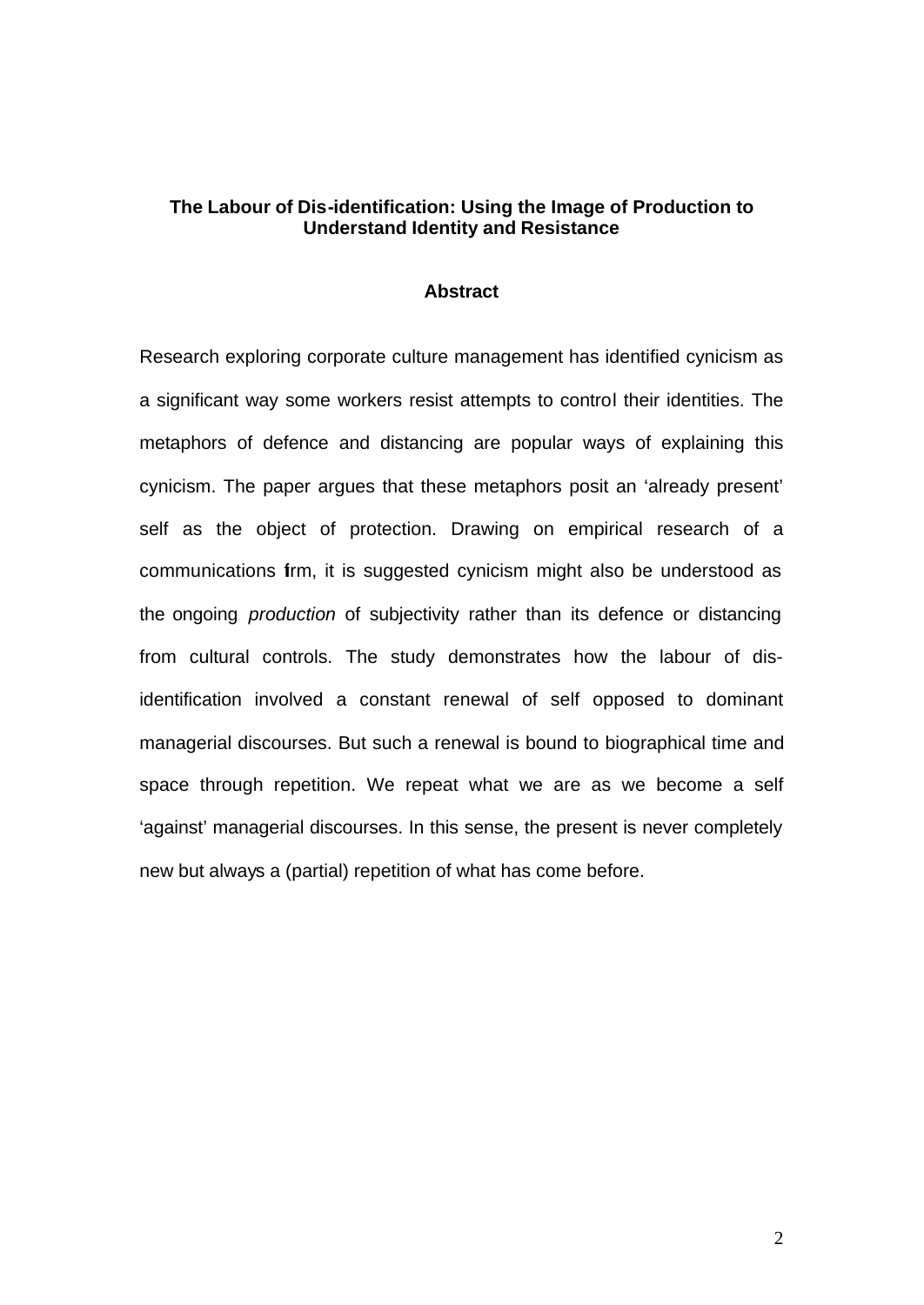## **Introduction**

Much research has been conducted over the last 20 years exploring the growing use of management practices that target the subjectivities of employees. With the advent of corporate culture management, teamwork and the unobtrusive application of electronic monitoring, critical scholarship has heralded the 'last frontier of control' (Ray, 1986) in which the very identities of organizational members are harnessed to the labour process (Thompkins and Cheney, 1985; Barker, 1993; Kunda, 1992). While this type of control is not entirely novel (see Barley and Kunda, 1992; Parker 2000), the current drive to culturally cleanse the subjectivities of workers' does represent a significant political development (Strangleman and Roberts, 1999; Willmott, 1993). When workers are transformed into 'designer selves' (Casey, 1995, 1996) or 'enterprising selves' (du Gay, 1996) and ritually collude in their own exploitation, the space for recalcitrance is markedly reduced (Barker, 1999).

Although we have learnt a great deal about employee experiences of culture management and other normative controls from these studies, they have been criticized for presenting an over-totalizing view of managerial power (Thompson and Ackroyd, 1995). As a result, recent research has turned to the question of resistance in the context of contemporary work forms (Parker, 2002). One reason resistance was missed in the past was because it was conceptualized only in traditional terms, viz. open, overt and organized acts of rebellion (Fleming and Sewell, 2002). The absence of open conflict was equated with the demise of resistance. Now given the prominence of identitybased controls in many post-industrial workplaces, scholarship has become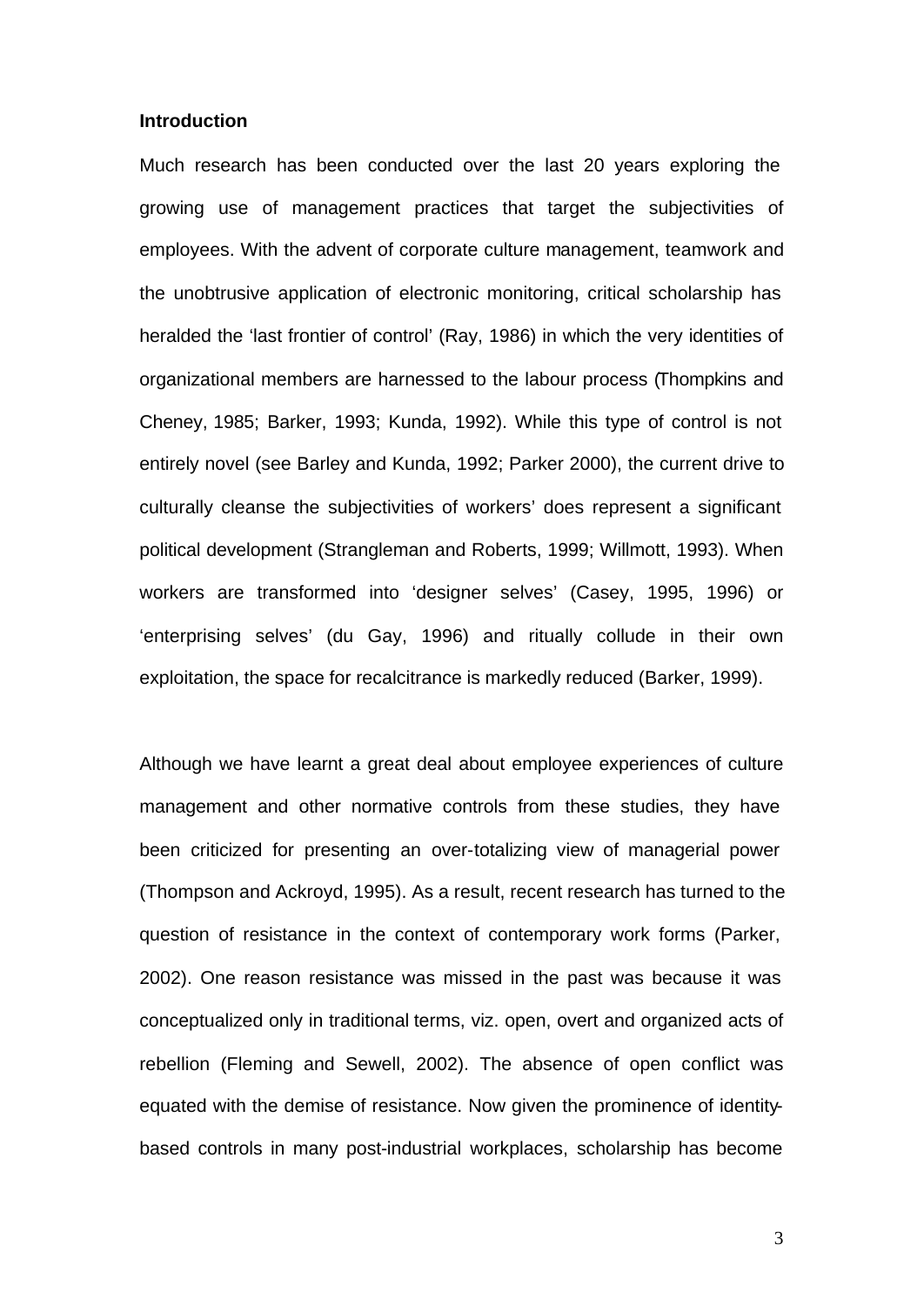increasingly interested in the quotidian and often subjective ways workers resist managerial domination (Alvesson and Willmott, 1992; Collinson, 1994; Edwards, et al*.* 1995; Trethewey, 1997).

The focus on less overt forms of dissent has its advantages. One no longer has to identify acts that conform to the Fordist formula of class antagonism, which is not to say class is no longer relevant or important (Fleming, 2002). Although the micro-struggles of everyday life have been recognized via the traditional framework of class interests and conflict (see Roy 1952, 1958; Burawoy, 1979), recent analyses have been drawn to more post-structuralist themes such as identity, selfhood and ethics (Knights and Vurdubakis, 1994; Clegg, 1994). Here, subjective resistance is not viewed as an effect of structural antagonism or primary class interests (cf. Edwards, 1979) but as a contingent set of tactics that have varying degrees of success in challenging identity-based controls (Ezzamel et al*.*, 2001; Gabriel, 1999). Humour, irony, sexuality and consumer strategies have all been studied from this perspective. But this emphasis has its disadvantages. Key among them has been a failure to analytically connect these everyday tactics to broader flows of domination (i.e., global capitalism, class, nation, etc.), a problem that will be revisited later.

This paper concentrates on *cynicism* as an employee response to culture management, which too has been increasingly theorized as resistance.<sup>1</sup> Many of the studies rebuked for their over-totalizing portrayals of managerial control do acknowledge employee cynicism as a significant, if somewhat marginal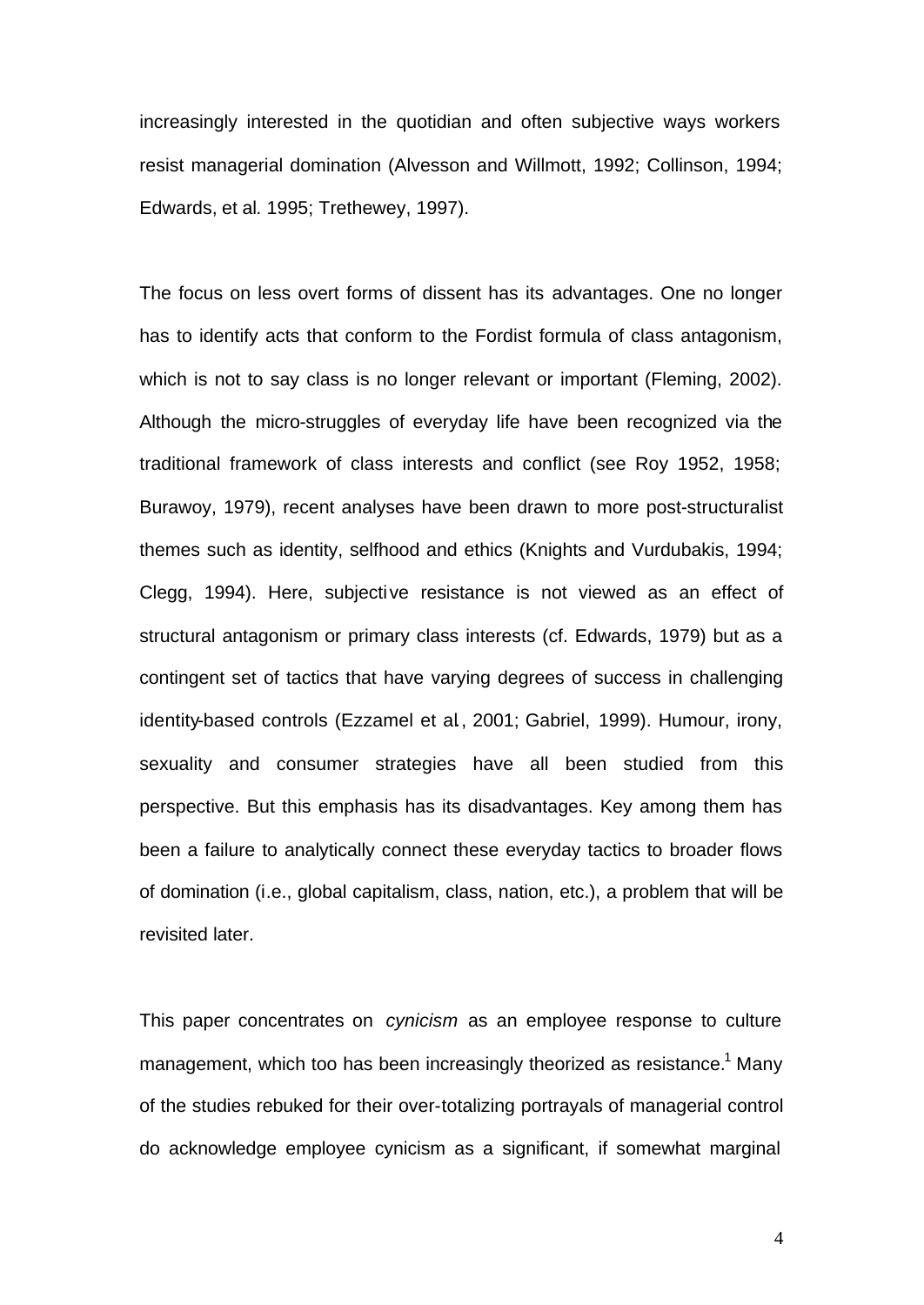response (e.g., Kunda, 1992; Casey, 1995; Willmott, 1993; du Gay and Salaman, 1992). Some workers could 'see through' the culture program and sardonically ridiculed the values and norms proffered by management (also see Collinson, 1988, 1992). More often than not, however, cynicism was treated as a harmless 'safety valve' rather than a meaningful challenge to power. Others have argued that while cynicism may not exactly overthrow capitalism, it can provide some subversive efficacy in relation to some forms of cultural domination (Sturdy and Fineman, 2001; Fleming and Spicer, 2003; Hodgson, 2005).

Almost universal in all these accounts of employee cynicism (as resistance or otherwise) is the implicit evocation of two closely related metaphors: cynicism as the *defence* of selfhood and *distancing* of selfhood. These metaphors are useful for helping us appreciate the dynamics underlying cynicism (as well as irony, humour, scepticism, etc.). But they do have one limitation. The self being protected by cynicism is treated as an already existing space, rather than something that partially emerges as subjects resist. Drawing on empirical research of a call-centre, this article suggests that cynicism might also entail the ongoing *production* of subjective space rather than just its defence or distancing. It is argued that the metaphor of production may allow us to identify the more precarious and 'achieved' elements of selfhood in antagonistic social conditions.

In order to develop this argument, the paper is organized as follows. First I explore the widespread usage of the twin metaphors of defence and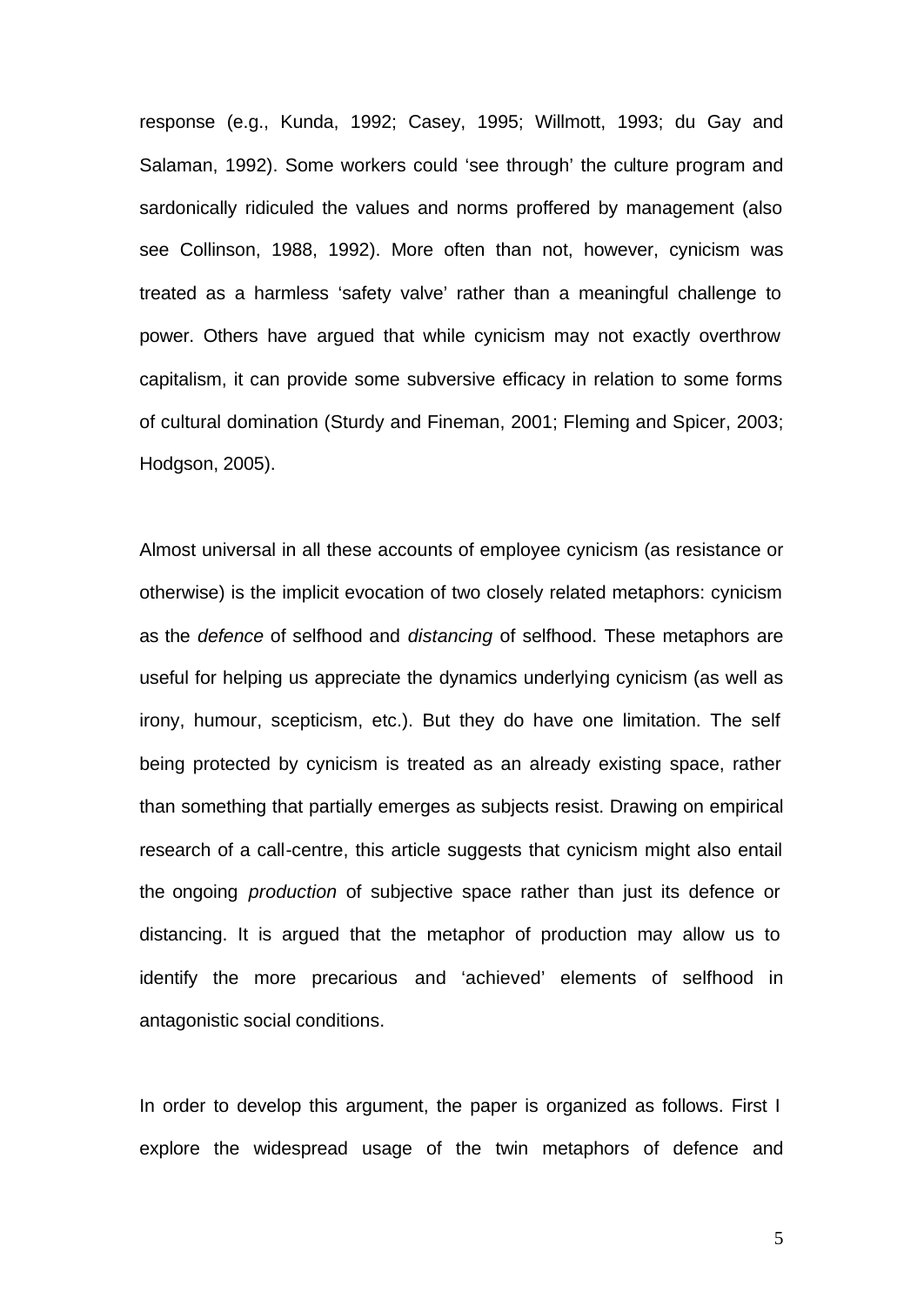distancing, surfacing some of the problematic assumptions underlying them. The paper then draws on research of a call-centre to demonstrate how cynicism might also be understood as the production of selfhood rather than its protection. In doing this the paper hopes to demonstrate how crucial metaphors are for shaping our conceptualizations of political processes in organizations. Finally, the development of an alternative metaphor aims to provide a more complex understanding of the ways in which subjectivity, power and resistance intersect in contemporary firms.

# **Images of Cynicism**

The use of metaphor in scholarship is an important dimension of theory development and empirical analysis that enables researchers to visualize organizational processes from multiple perspectives (Morgan, 1980, 1986; Morgan and Smircich, 1980; Chia and King, 2002). The term *resistance*, for example, is a metaphor derived from the natural sciences, and in particular Newtonian physics ('every primary action has an equal and opposite reaction') (Burrell, 1984). This image helps us picture the politics of work by accentuating friction, opposition and negation. Even the term 'cynic' is a metaphor for a 'dogs life', derived from the ancient Greek word *Kuvlkos* (meaning Dog) (Sloterdijk, 1988).

While metaphors shed light on phenomena, they can also establish a taken for granted quality that limits analytical scope (Burrell, 1996; Palmer and Dunford, 1996). For example, the image of *resistance* mentioned above simplistically envisages power and resistance as mutually opposing forces,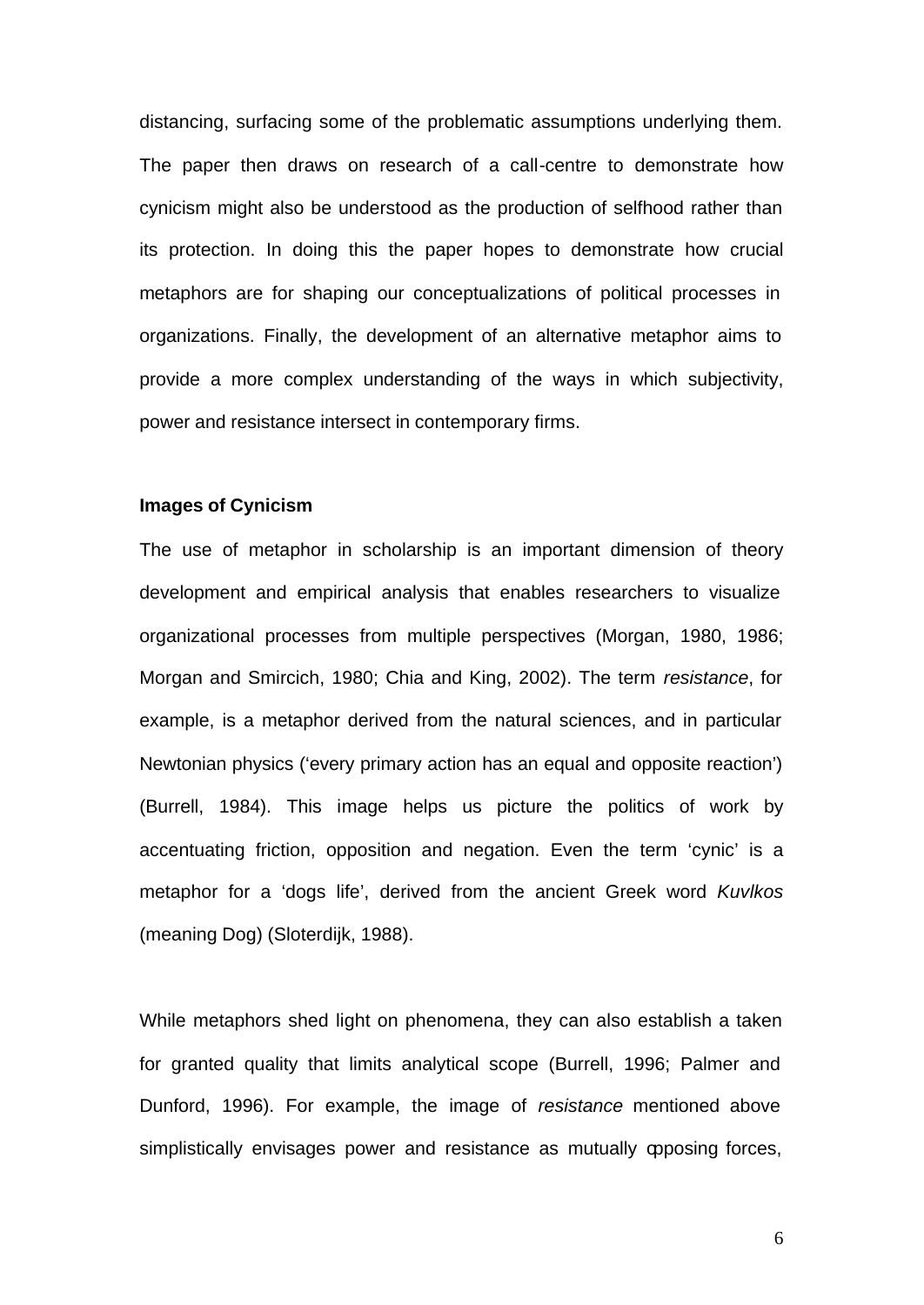which does not sit well with Foucauldian arguments regarding their interpenetration (Burrell, 1984; Fleming and Sewell, 2002). Similarly, the metaphors of defence and distancing involve certain assumptions about the nature of self and power. While these metaphors remain very useful, they do have limitations. Let's examine the metaphors in more detail.

#### *Cynicism as Defence of Self*

Cynicism has been interpreted as a way some employees defend their private selves from being co-opted by identity-based controls and thus partially avoid subjective 'colonization' (Casey, 1995). As a "defence mechanism" (Ashforth and Humphrey, 1993: 105), cynicism will usually involve an internal monologue that sardonically debunks management initiatives while externally complying with them (Anderson, 1996). This disunity shields genuine thoughts and feelings so that subjective colonization is kept to a minimum (Sturdy, 1998; Sturdy and Fineman, 2001). While the concept of defence has obvious Freudian connotations (Freud, 1967), it is treated here in a more social psychological manner whereby an inner preserve is insulated from a painful environment.

The metaphor of defence portrays power as an invading force and subjectivity as an embattled fortress. The words 'boundary patrolling' and 'guarding', for example, are used by Casey (1995) to describe how cynicism helps workers avoid the 'psychological siege and assault' of cultural controls. In her study of an electronics corporation, Casey observed how a number of employees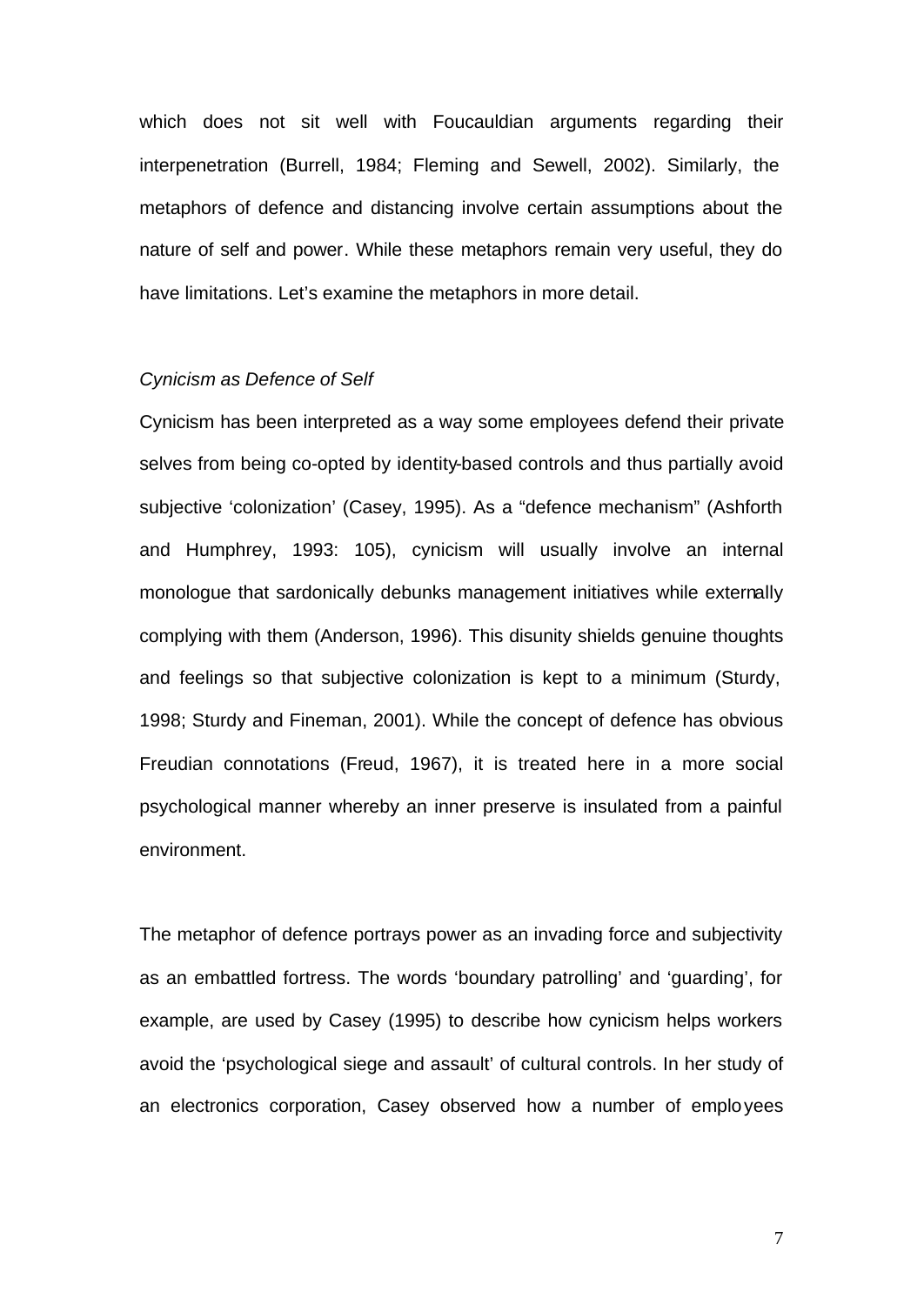complied with the edicts of the culture program but privately rejected it as a sham:

The cynicism acts as a defence against the possibility that capitulation might collapse into collusion  $-$  the position of self sought by the company. Ironic cynicism protects against both commitment to the company… (Casey, 1995: 175).

The reasons for defending the self via cynicism are thought to be varied. It could be a way of maintaining a sense of dignity and integrity when other avenues are limited (Hodson, 2001). As the culture becomes too claustrophobic or unbelievable, cynicism may be used to "defend people's sense of self against a tyrannical manager" and thus maintain a degree of psychic security (Watson, 1994: 194) Or, it could simply be a pragmatic way of getting by without the emotional drain of identification, as Ackroyd and Thompson (1999) suggest in relation to cynical humour. Moreover, if uncertainty and constant change characterize organizational life cynicism could help maintain a secure inner self while everything else is in a state of flux (Sennet, 1998). Anthony (1994) and Hochschild (1983) argue that organizational members may attempt to protect their authentic values when the schism between lived experience and rhetoric is too stark. Such defensive cynicism could be experienced as an internal numbness that provides employees with a zone of freedom whilst they go through the motions, as Van Maanen (1991) observed among Disneyland employees: "much numbness is, of course, beyond the knowledge of superiors and guests because most employees have little trouble appearing as if they are present even when they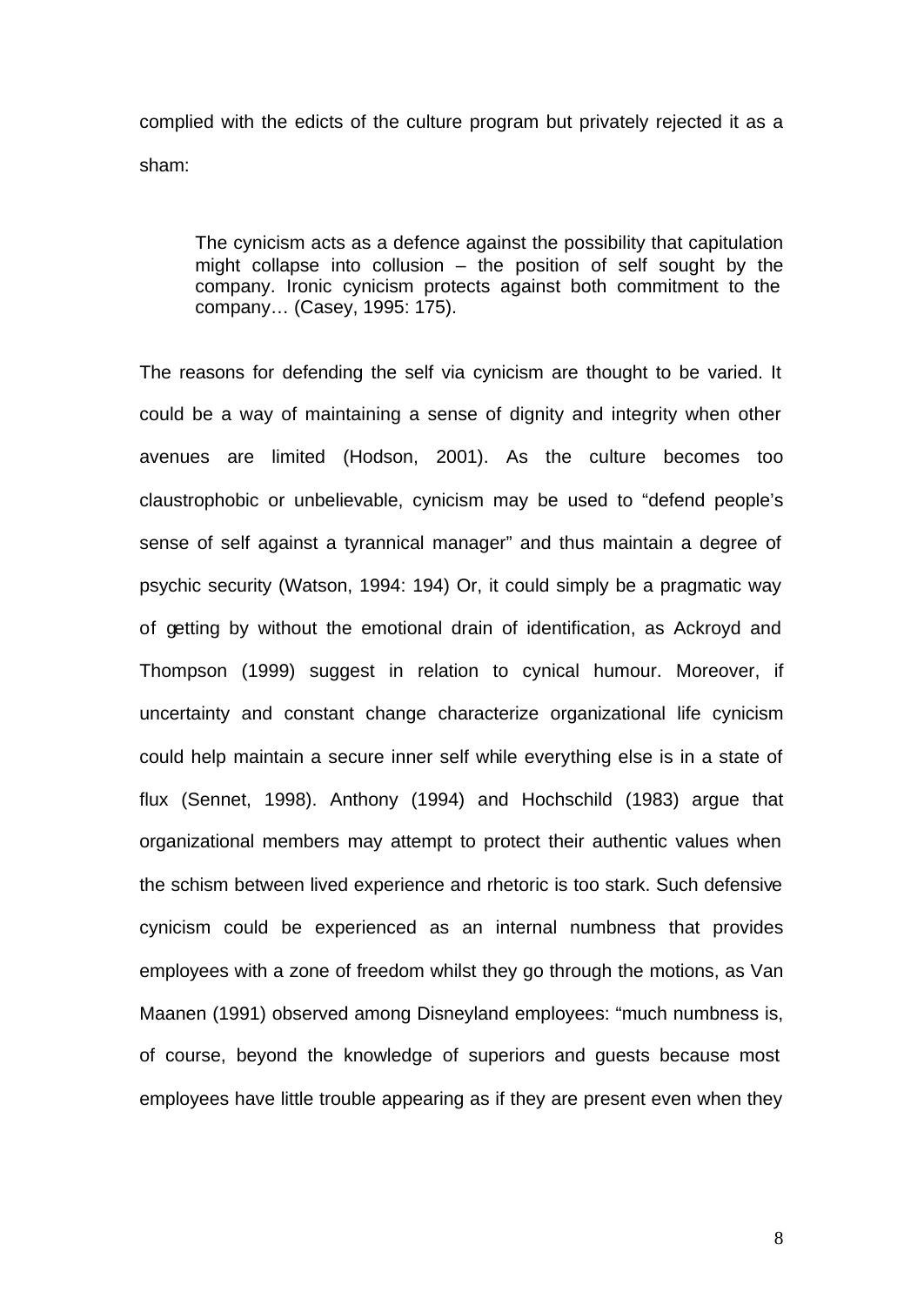are not. It suggests that there is still a sacred preserve of individuality left among employees in the park" (Van Maanen, 1991: 75).

## *Cynicism as Distancing of Self*

A closely related metaphor evoked to explain cynicism is distancing. Some suggest cynicism enables workers to distance their internal experiences of self from external cultural controls. This inside-outside spatial image can be traced back to the influential work of Goffman (1959), who theorized the self in dramaturgical terms, as having a front stage and a back stage. According to Goffman, people neurotically alternate between 'role embracement' and 'role distancing', with cynicism falling in the latter category. The metaphor of distance involves much more movement than defence - instead of picturing a barricaded self, we imagine a kind of tactical detachment, aloofness and normative isolation. As Lasch (1979) puts it, "the worker seeks to escape from … inauthenticity by creating an ironic distance from his (sic) daily routine… He takes refuge in jokes, mockery and cynicism" (Lasch, 1979: 95).

Drawing on this metaphor, Sturdy (1998) states that when confronted with a managed customer service culture some employees "distance all but outward appearances, their thoughts and feelings, in an attempt to maintain a separate or 'real' self and control" (Sturdy, 1998: 32). This 'resistance through distance' (Collinson, 1994) can circumscribe a normative space of relative autonomy (also see Leidner 1993). Kunda's (1992) study of 'Tech' provides an excellent example of this process. Echoing Goffman (1959), he understands cynicism as 'cognitive distancing':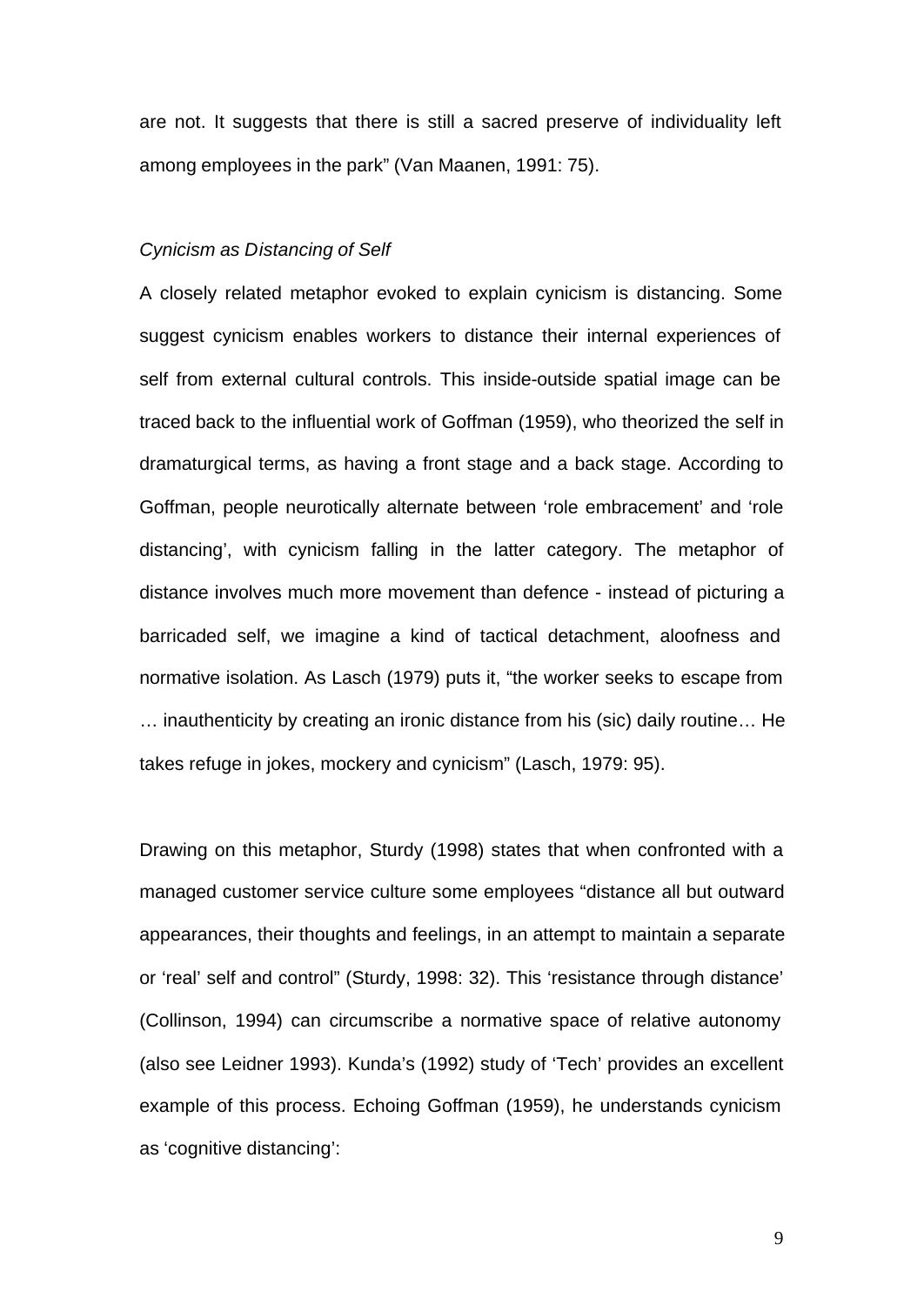Cognitive distancing – disputing popular ideological formulations – is manifested when one suggests that one is "wise" to what is "really" going on. … One frequently encountered mode of cognitive distancing is cynicism. This is usually expressed as a debunking assertion, cast as a personal insight, that reality is very different from ideological claims (Kunda, 1992: 178).

In his analysis of Kunda, Willmott (1993) extends the idea of distancing by evoking Berger and Luckmann's (1966) notion of 'cool alternation'. This is where individuals "contrive to distance themselves from the roles they play" (Willmott 1993: 536). According to Gabriel (1999), this strategy is especially evident in organizations that rely on an overly mawkish discourse of family and togetherness. Cynicism is viewed as "a form of psychological distancing in which the individual constructs his/her ideal, out of his/her ability to distance him/herself from the organization..." (Gabriel, 1999: 191).

#### **Assessing the Metaphors**

The defence and distancing metaphors are useful for explaining the subjective mechanics of employee cynicism in nominally high-commitment organizations. Upon closer inspection, however, both involve assumptions that may also limit our analysis of the complex ways self, power and resistance intersect.

#### *The 'a priori ' subject*

Both the defence and distancing explanations of cynicism either implicitly or explicitly posit a genuine self that is presumed to be 'already there' before the appearance of power or conflict. Cynicism is a way of fending off controls before they impinge upon this pre-established terrain. Here the idea of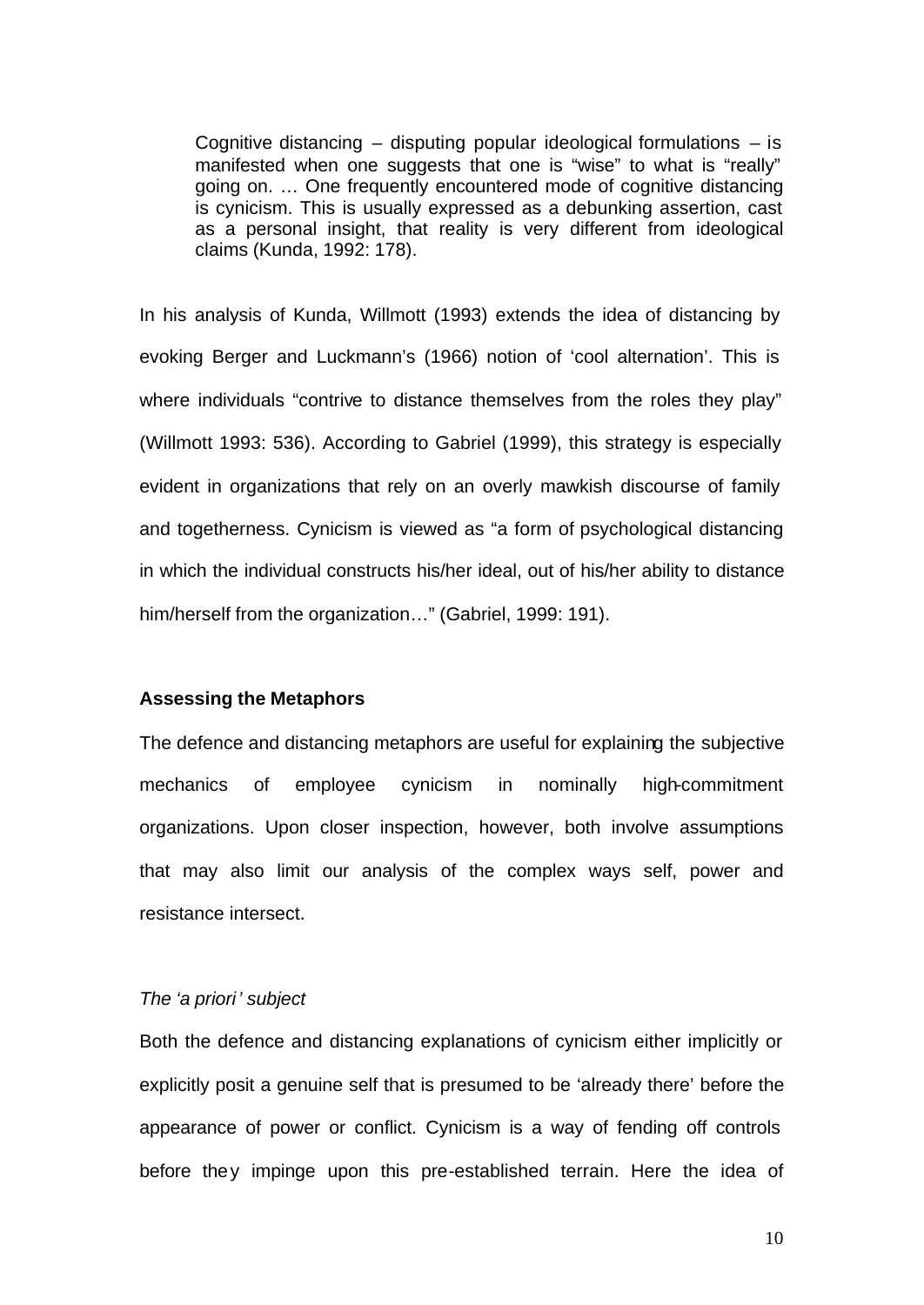authenticity is sometimes raised, as is done by Hochschild (1983).<sup>2</sup> Others like Casey, Kunda and Van Maanen are more sophisticated, viewing the protected subject as a social construct: when we enter organizations we have identities formed by our broader lives, our past as well as by our work relations. But even here a fixed and finalized personhood is thought to sit behind the faux-displays of identification.

Why is this *a priori* subject problematic? A tradition of social theory emerging from Heidegger (1927/1953) highlights the ways in which selfhood must be constantly remade and relived. It does not ossify into a base, as it requires perpetual work. Heidegger (1927/1953) argued that identity is fundamentally temporal and involves a kind of *becoming*. It must be perpetually invented in the present from strands of the past and projected into the future. Selfhood or *Da-sein* is thus "not a finished fact" but always "plunges out of itself into itself" (Heidegger, 1927/1953: 167). Foucault (1977) added to this assertion by demonstrating how self is discontinuous and technical, intimately associated with disciplinary coercions that are fractured both in time and space. The defence and distancing metaphors strain to accommodate this reinvented aspect of self because cynicism is thought to protect identity rather than form it.

Since the defence and distancing metaphors imply an *a priori* self, there is a tendency to separate 'who one really is' behind the cynicism from the power being resisted. Here the ego is analogous to a fortress or 'stadium' (Lacan, 1977) that is shielded from the outside world of domination. Kondo (1990)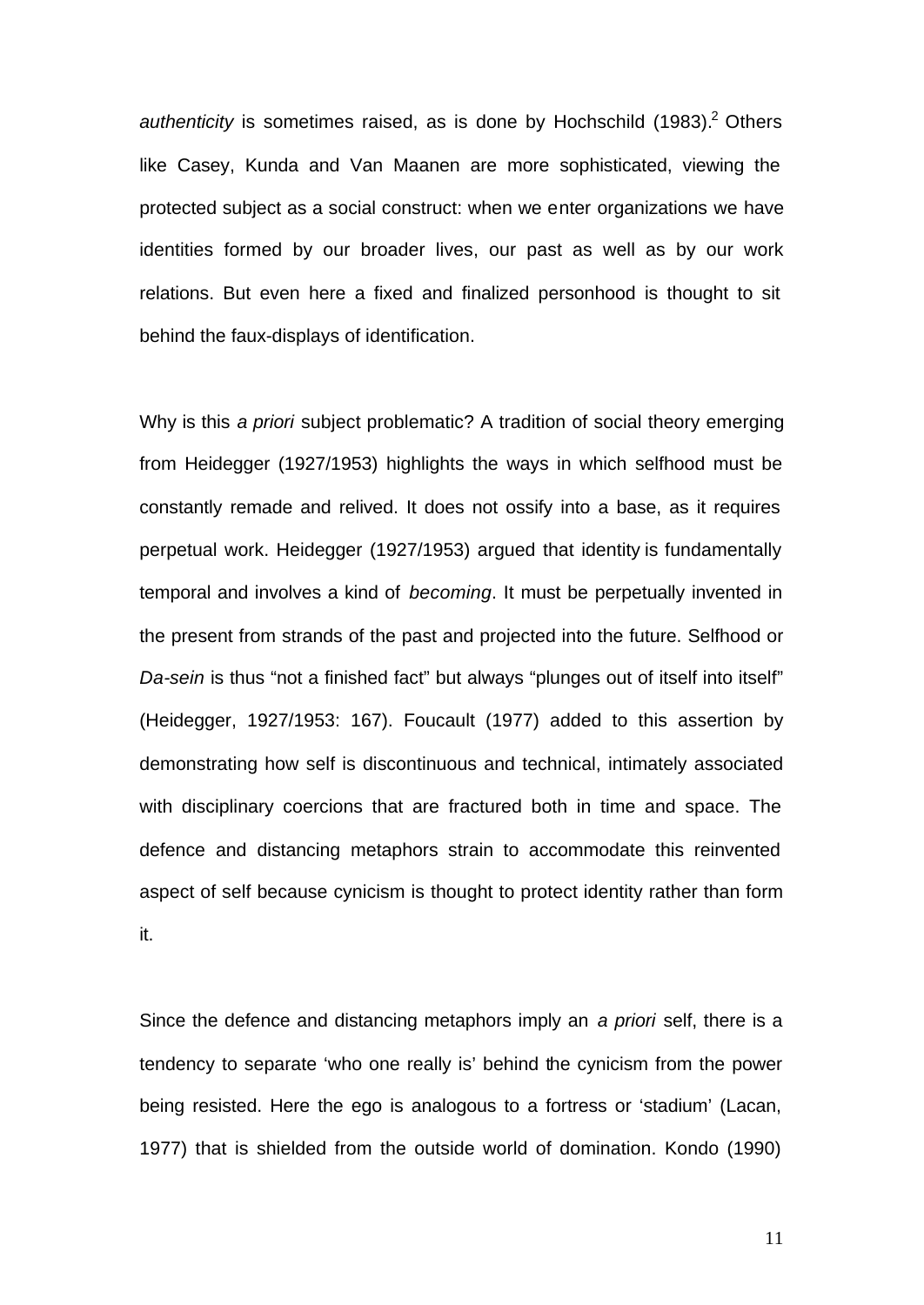questioned this conceptual separation in her study of female workers in a Japanese confectionary factory. She argued that employees resisted the hyper-feminized cultural roles through cynical incredulity, but did so by *reusing* the very discourse they were undermining. They determined 'who they really were' not by blocking power but by absorbing it in order to make an identity more acceptable to them (e.g., the powerful skilfulness of femininity). This approach, of course, resonates with Foucault's (1980) argument that resistance is always contaminated by the power it resists:

Resistance to power does not have to come from somewhere else to be real, nor is it inexorably frustrated through being the compatriot of power (Foucault, 1980: 142, also see Foucault, 1963/1997).

This point has been elegantly unpacked by De Certeau (1984). He explains everyday resistance as a *tactical* process of making do with the materials at hand (or *bricolage*, meaning handiwork in French). Resistance from this perspective "insinuates itself into the other's place, fragmentarily, without taking it over in its entirety, without being able to keep it at a distance" (de Certeau 1984: xix). For all its advantages, the defence and distancing metaphors may miss this insight because the *a priori* self that cynicism protects is seen to confront power as a finished project rather than emerge from the cynicism itself.

#### *The paradox of distance*

A common example of this 'making do' is when workers cynically rescript the official culture in order to render it absurd or hypocritical (Kondo, 1990; McKinlay and Taylor, 1996). Parker (2002) has demonstrated how sponsored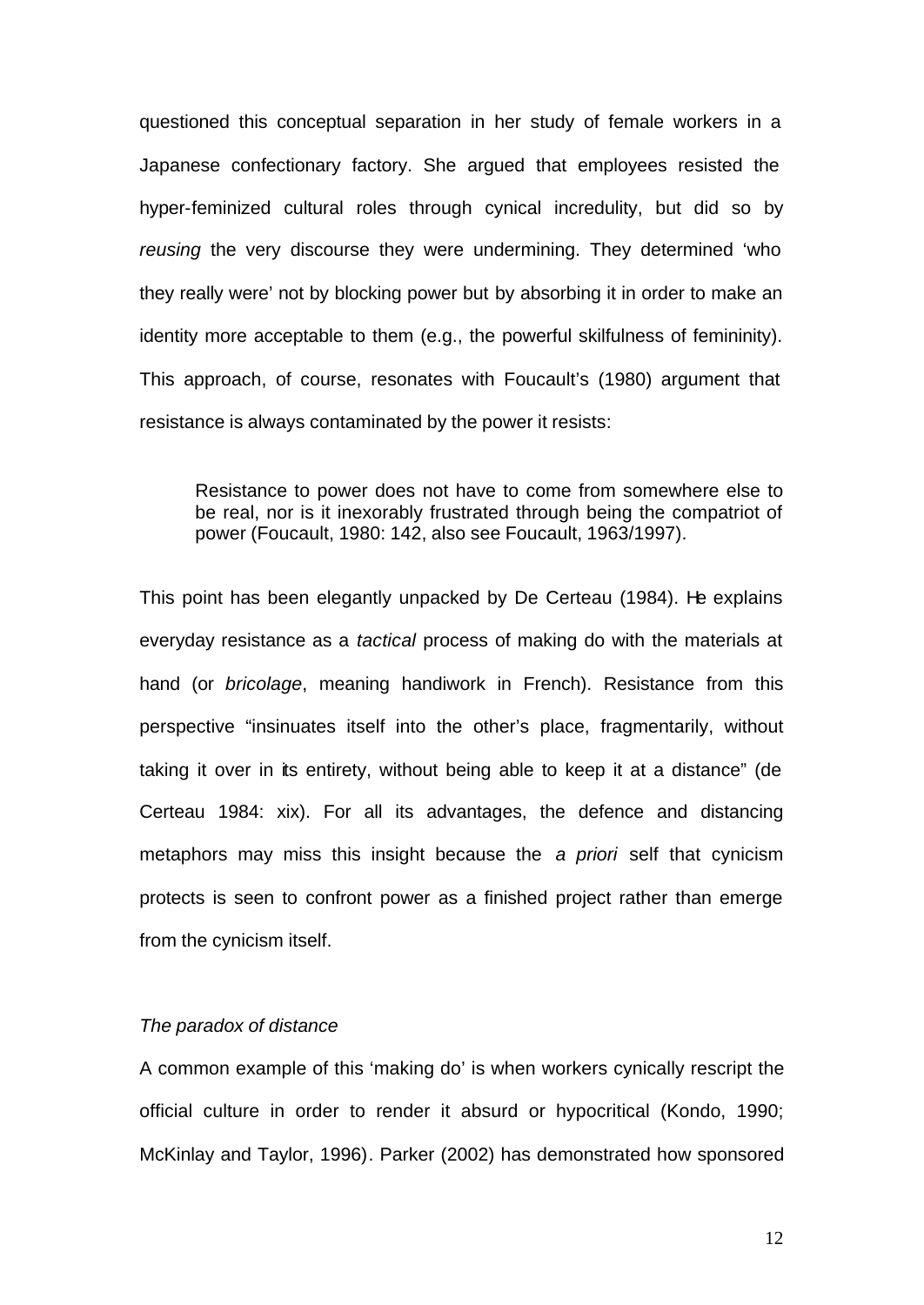terms like autonomy, self-management and trust are often turned back on the organization as an instrument of critique: 'We are not *really* allowed to manage our selves. We are not *really* trusted.' From this point of view, the notion of distance misses something. Rather than moving away from a powerful discourse, cynical resistance might actually become contiguous with it. Take the practice of parody. Cynicism often involves a mimetic element in which employees jokingly 'send up' those in authority. Here, the geography of resistance is one of intimacy rather than distance, as Butler (1998: 34) explains in reference to cynical parody: "parody requires a certain ability to identify, approximate, and draw near; it engages an intimacy with the position it appropriates that troubles the voice, the bearing, the performitivity of the subject…." In parody, one momentarily assumes the role of authority, becomes familiar with it and perhaps understands it better than those who sincerely identify with it (also see Žižek, 2000).

A similar idea has been explored in relation to the seditious practice of *overidentification*; a tactic in which workers resist the discourse of culture management by taking it too seriously and over-identifying with certain norms and beliefs (Fleming and Sewell 2002). A favourite lampooning strategy among unions, for example, is to follow a cultural script to the letter, swiftly short-circuiting its administrative legitimacy (Fleming and Spicer, 2002). As Deleuze (1994) claims, "by adopting the law, a falsely submissive soul manages to evade it and taste the pleasures it was supposed to forbid. We can see this in demonstration by absurdity and working to rule…" (Deleuze, 1994: 5). A kind of cultural working to rule (fixing hundreds of company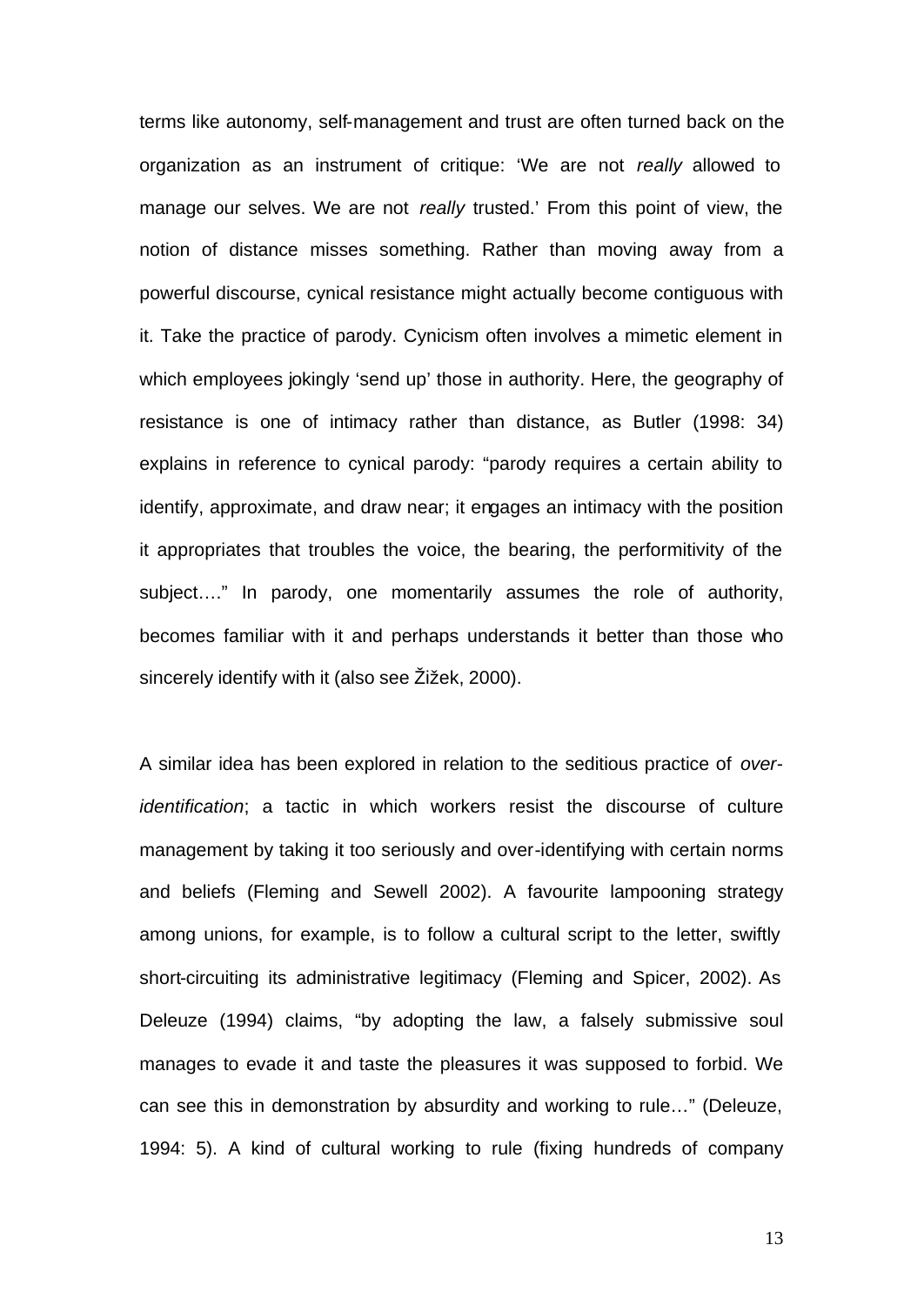stickers to your car, or swamping the suggestion box with not entirely useless offerings) may have similar subversive effects.

# **Cynicism as Production**

The defence and distancing metaphors are useful ways of explaining cynicism in the context of identity-base controls, but entail the above blind spots. Some of these might be sidestepped if we think of cynicism as the production or constitution of selfhood rather than merely its defence or distancing. The metaphor of production avoids recourse to an *a priori* self and does not sever those who resist from powerful discourses. This is because cynicism is seen to partially determine who one is rather than just protect it.

The image of production does have significant emancipatory connotations in Marxist social theory. Hardt and Negri (1994), for example, claim, "subjectivity must be grasped in terms of the social processes that animate the production of subjectivity. The subject is at the same time a product and productive, constituted in and constitutive of the vast networks of social labour" (Hardt and Negri, 1994: 12). In other words, resistance is analogous to a productive act because it crafts emancipatory space within relations of domination. This space (in our case the irrepressible 'who I really am') is not pre-given; it must be made in order to be occupied and enjoyed (also see Lefebrve, 1973).

The remainder of the paper outlines a brief illustrative example of how we might apply the metaphor of production to understand cynicism as resistance (also see Sturdy and Fleming, 2003; Fleming and Spicer, 2004, Fleming,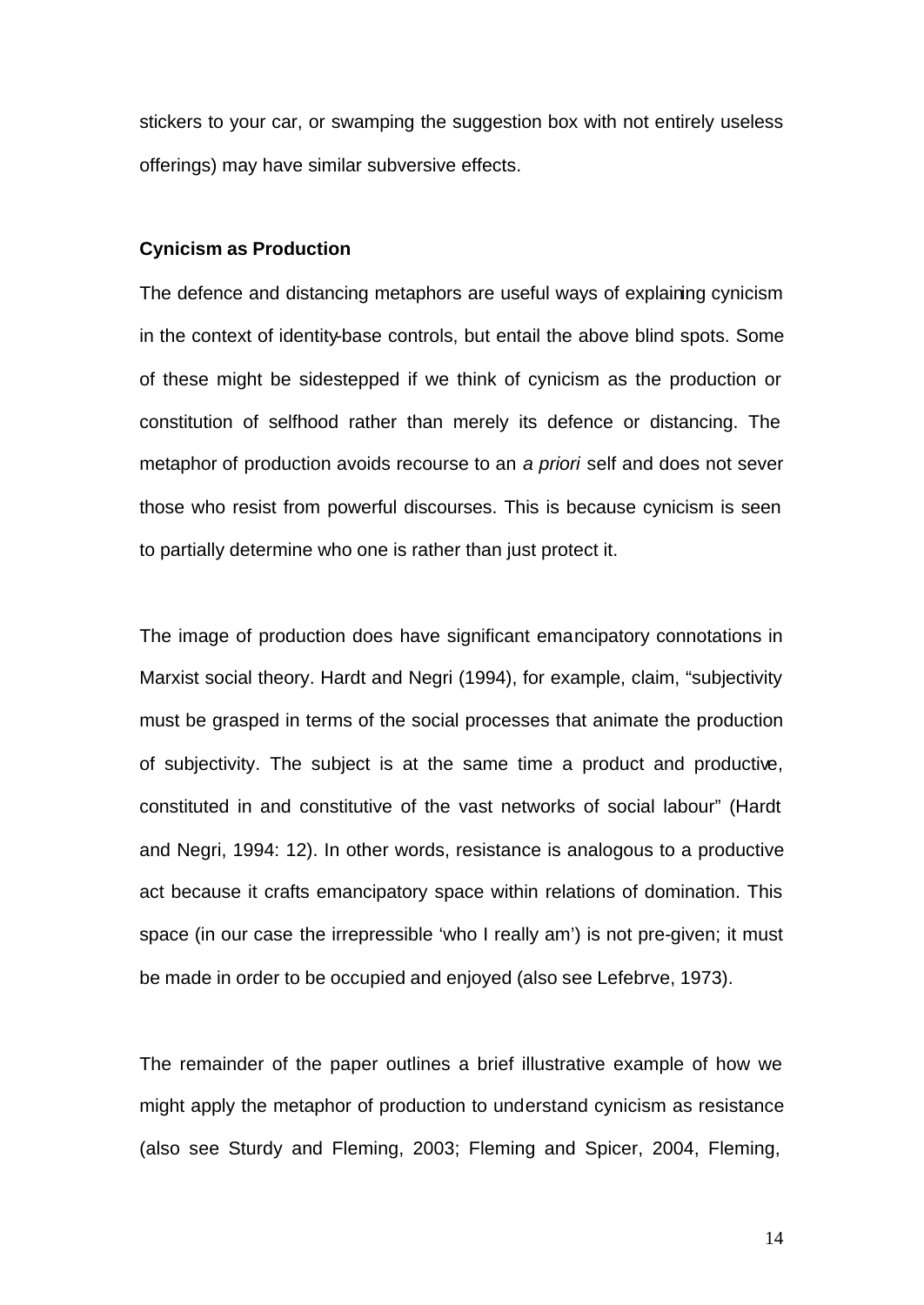forthcoming). An 8-month study was conducted at *Sunray Customer Service*  (a pseudonym), an American owned call-centre with around 1000 employees based in an Australian city. Sunray deals with communication functions outsourced by banks, airlines, insurance firms, telephone companies, etc. and places much emphasis on the customer service skills of employees. The company was founded by James Carr (another pseudonym) in the early 1990s and he remains the CEO and cultural figurehead. The initial objective of the research project was to gain an in-depth understanding of how Sunray shapes the culture and the different ways employees respond to these initiatives. A sample of three Human Resource Managers and 30 employees was selected and interviewed at various intervals over the eight months.

I want to narrow the focus to data collected from a non-probability sample of four employees that were repeatedly interviewed over a six-month period. Obviously this sample is not representative in a strict quantitative sense because it does not take into consideration those respondents who were positive or simply indifferent. No generalized claims regarding the organization as a whole are inferred from this data. But such a sample does have the advantage of providing an in-depth thick description of the cynicism that was present (Van Maanen, 1998). The cohort consisted of two males (aged 25 and 27) and two females (22 and 26) who lived together. Although they were interviewed individually inside the organization, some of the richest data was collected from semi-structured focus groups conducted outside of working hours in an informal and conversational manner. Their views will be discussed below.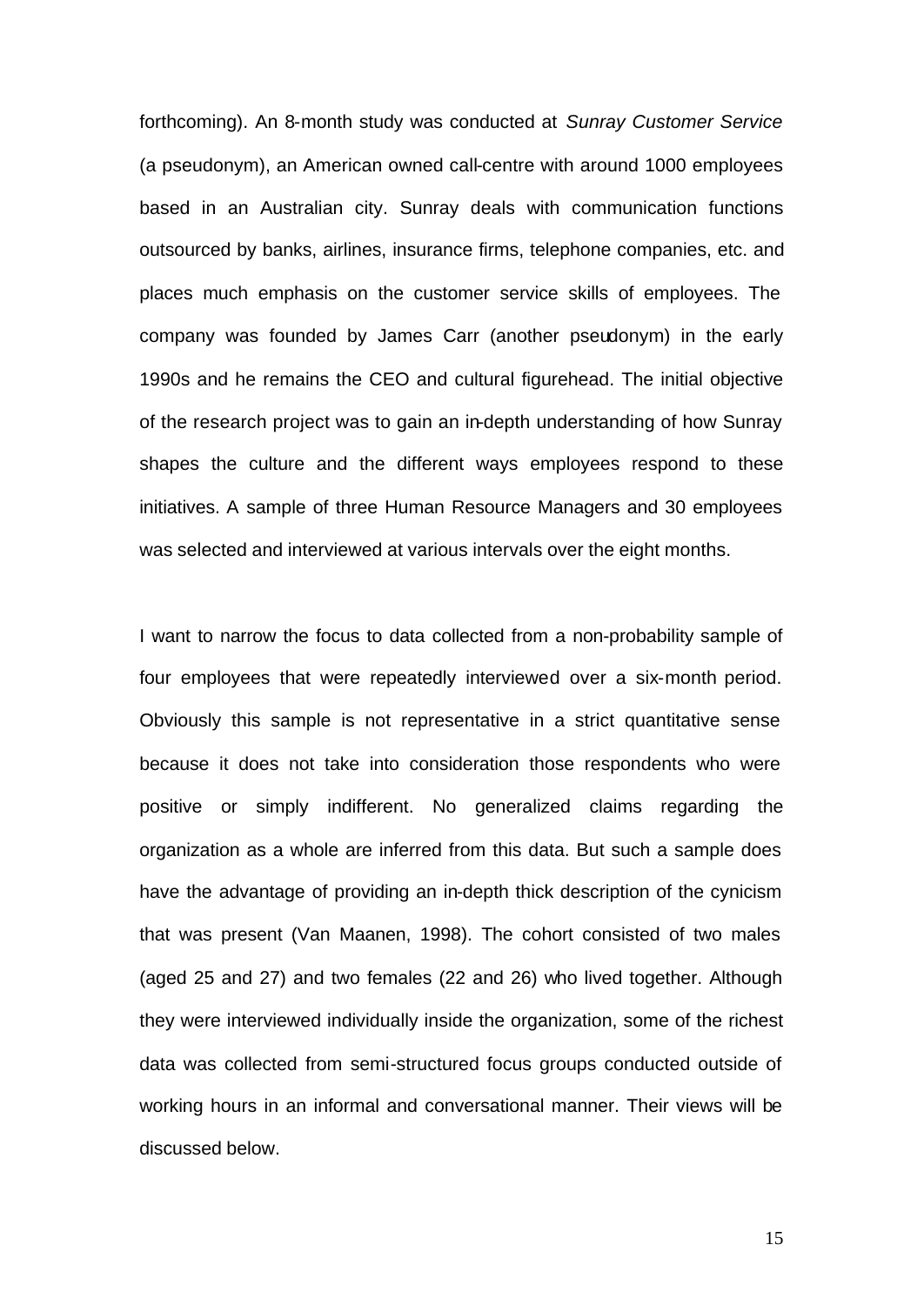#### *Culture Management at Sunray*

The culture management program at Sunray focuses on the nature of callcentre work and is primarily directed at telephone agents. It is openly accepted by the organization that this type of employment can be very mundane and alienating. The culture therefore aims to support employees by creating a fun and playful environment. Janis, a human resource manager, explains: "work in a call-centre can be extremely mundane and monotonous, so we have to make it a rewarding experience in order to be successful". And, again, call-centre work "could be one of the most repetitively boring jobs you could ever do if you choose to view it that way, but we don't". Perhaps the most ubiquitous manifestation of Sunray's 'culture of fun' is the slogan, "Remember the 3Fs: Focus, Fun, Fulfilment." This phrase encourages employees to perceive call-centre work as exciting, exhilarating and a source of fulfilment. Genuine commitment to these values is considered an important requisite for being part of the Sunray team.

An important aspect of the culture is a discourse of paternalism (Kerfoot and Knights, 1993) in which sentiments of care, protection and nurture are prevalent. This paternalism does not necessarily fit the ideal-type of providing job security, housing, education outside of work, insurance, crèches, etc. It is more about discursively casting employees as dependent children and the organization as benign caregiver. It is strongly symbolic in this sense. This paternalism manifests in the Sunray culture program in five ways.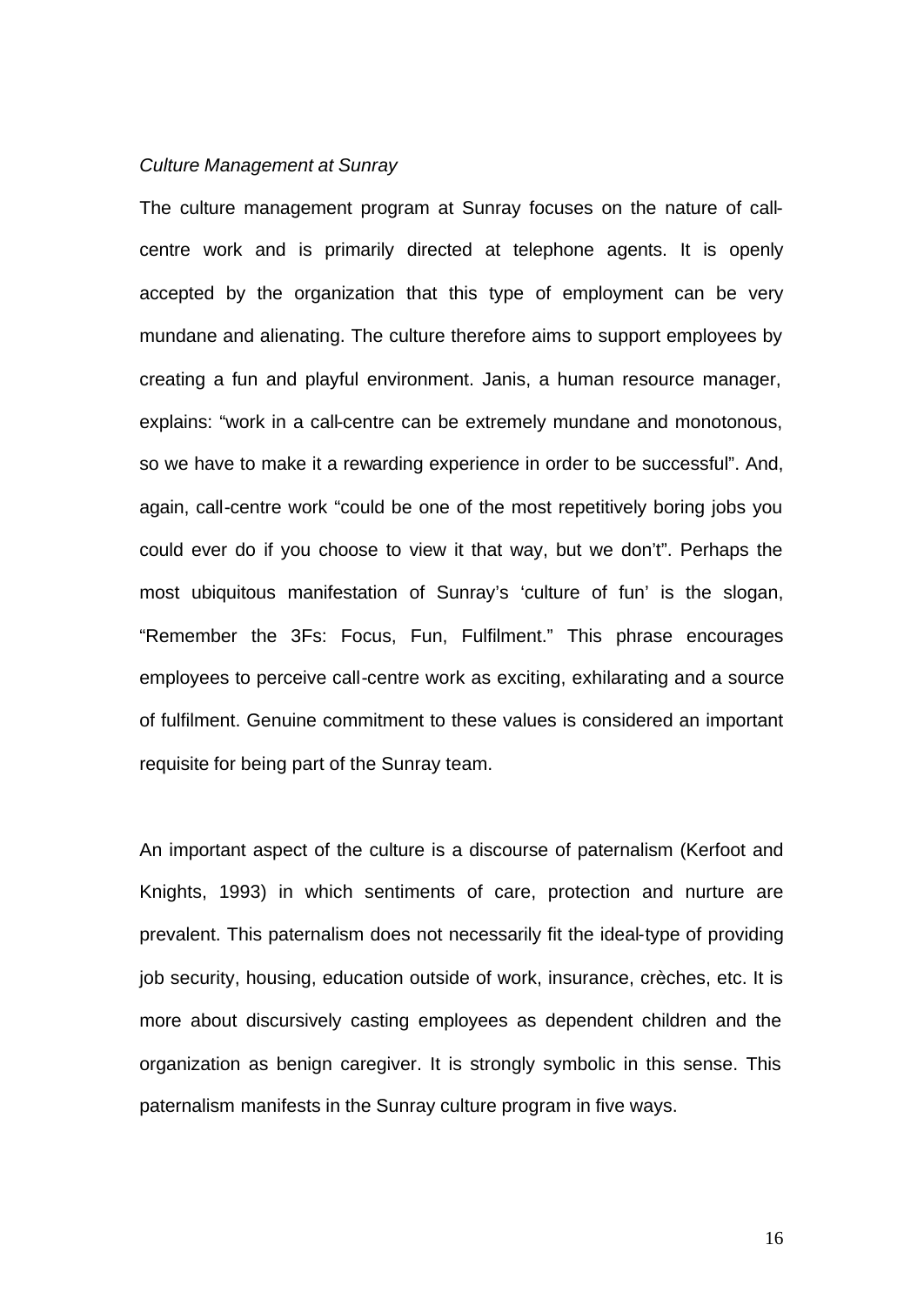1. *The benevolent patriarch*: A prominent discourse of family and kin positions James Carr (and Sunray management more generally) as a benevolent father figure who will give workers participatory discretion and look after them when they cannot do it themselves. During the training sessions, for instance, workers are informed that James Carr (via the management) has their best interests at heart and will guide them with a magnanimous, yet firm hand. James Carr takes it upon himself to know people by their first name and greets them whenever he 'does the rounds' in the call-rooms in order to foster patronage. His eccentric activities (dressing up as Santa Claus) also inspire a friendly and giving parental image within the firm.

2. *Family*: A Human Resource Manager said that Sunray is like a "happy family" insofar as it tries to discard formality by promoting a trusting and kindred atmosphere (also see Gabriel, 1999). This is especially evident in the team orientation of the labour process, which is highly celebrated in the official culture. These groups consist of around nine employees and aim to create very personal relationships among peers as well as between employees and supervisors.

3. *Recruitment and training*: A good deal of the people employed at Sunray are between the ages of 18 and 25, making the average age of Sunray workers around 23 and tacitly perpetuating the parent-child feel of the culture. This average is not accidental but the result of a premeditated hiring strategy. Part of the right attitude at Sunray is considered to be the cool, youthful and flexible ethos that younger people are presumed to possess. According to a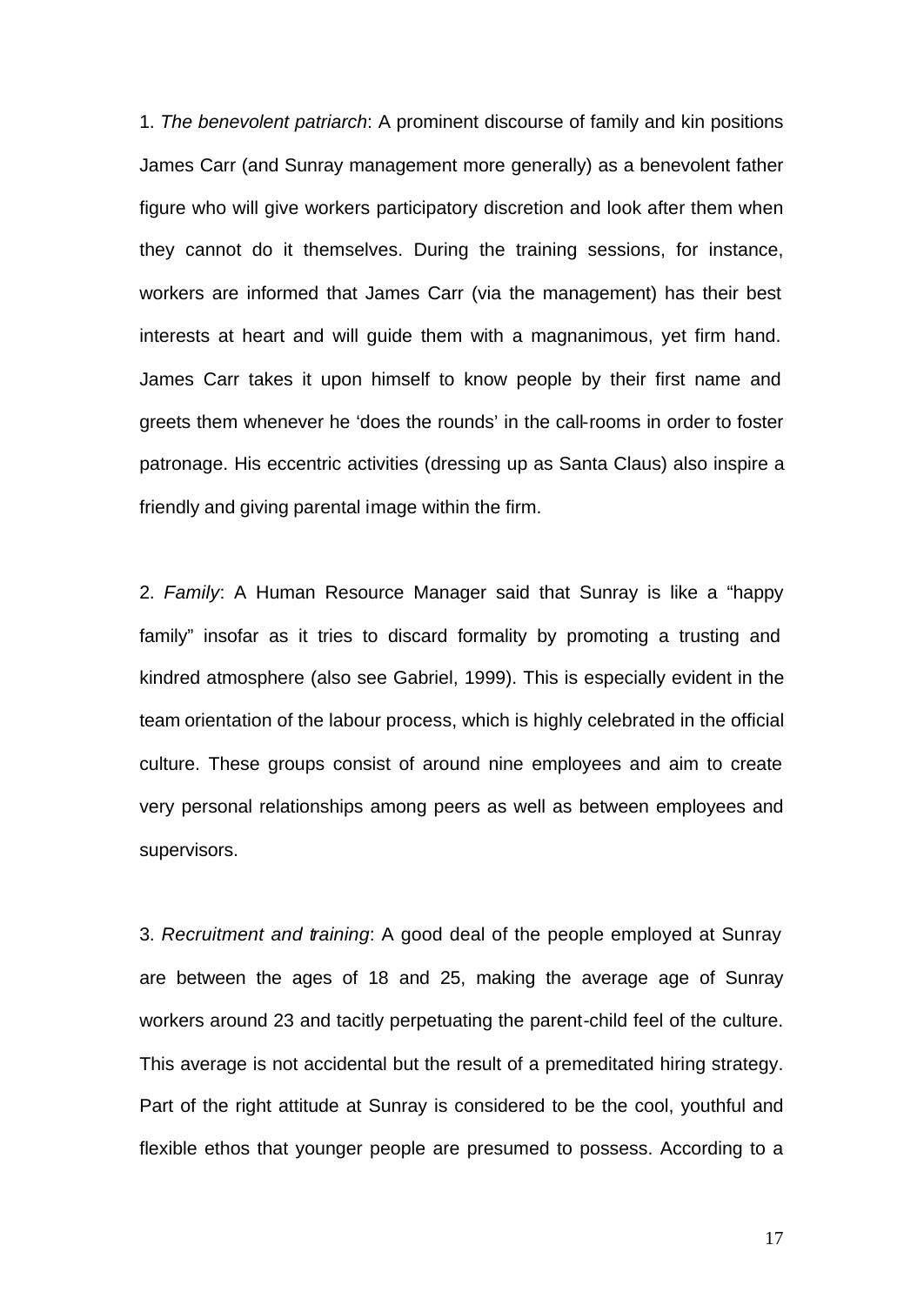manager, "young people find our culture very, very attractive because they can just be themselves". Managers, however, were generally older, which created a definite parental or older sibling age-gap. Activities in the training sessions also conveyed this motif. For example, in one induction session, workers stood and sung the Muppet's *The Rainbow Connection* in order to emphasize the idea that it is acceptable to be different and zany.

4. *Blurring work and non-work boundaries*: Sunray fits Coser's (1974) description of a 'greedy institution' in the way it attempts to influence the nonwork lives of employees. This too has strong paternalistic undertones. For example, workers are asked to take home a training pamphlet with a 'fill-inthe-blanks' word puzzle that reads "what are the 3Fs?" to complete in their own time. Moreover, team leaders have a strong counselling role whereby each week they discuss personal problems, behaviours and general habits that may be concerning them. This is also a time of confession for those who are having trouble adapting to the culture or are experiencing problems at home.

5. *Kindergarten atmosphere*: Sunray aims to create a cultural and physical environment that is visibly fun, ebullient and childlike in order to inspire workers. For example, teams have 'dress-up' days where they come dressed as their favourite superhero or cartoon figure. Special Away Days are held annually and consist of stage productions, which a manager refers to as "kind of school musical." This cultural logic is also reflected in the physical space of the organization. The walls are painted yellow and red, the supporting pillars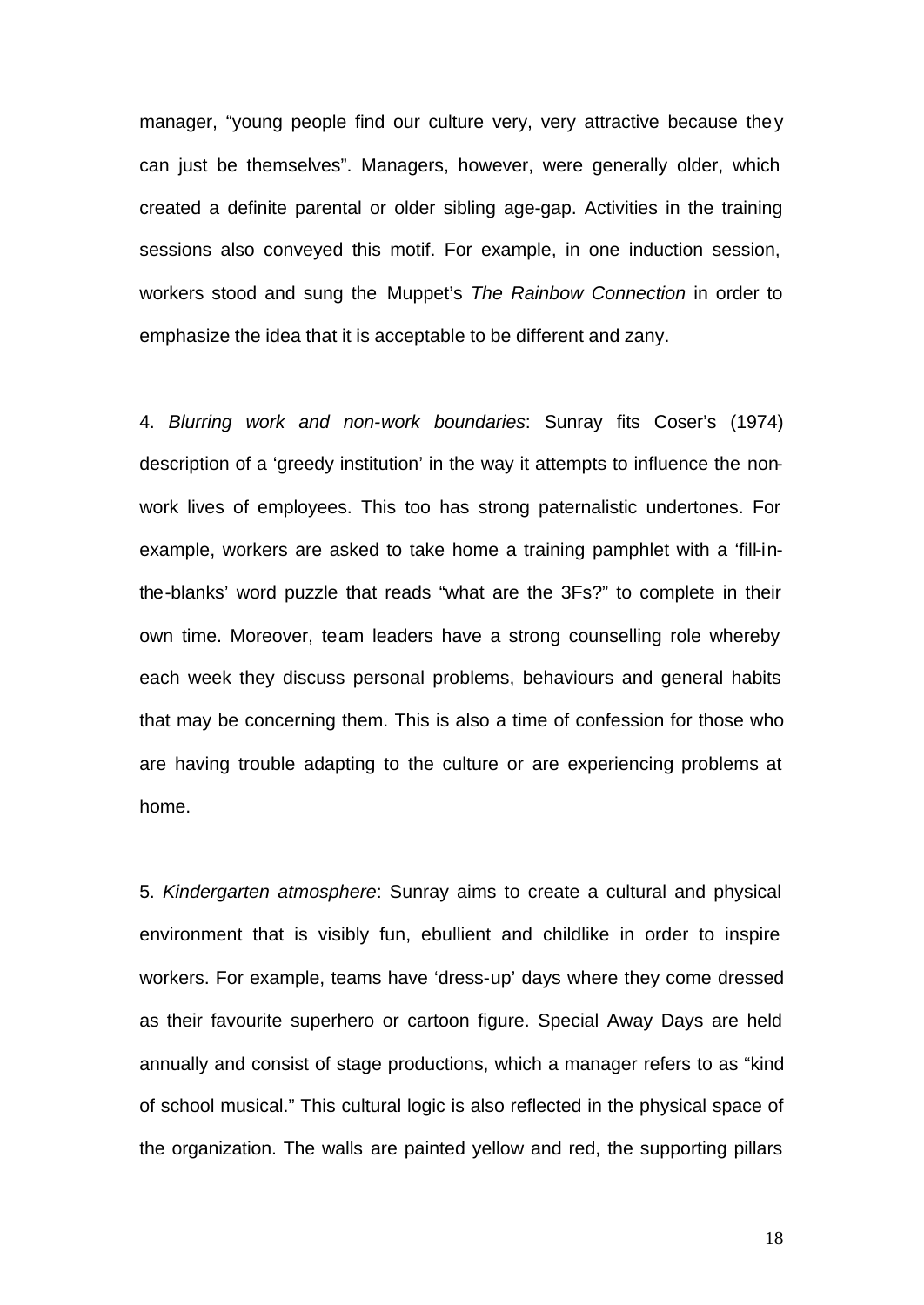are purple, and the carpets are a vivid blue. In one area, multi-colour building blocks spell out the name of a mobile phone company alongside figures of Big Bird and Grover. Given the juvenile ambience this creates, one employee said Sunray resembled a "playschool" or "kindergarten".

In summary, this paternalistic dimension of the culture program aims to construct the identities of workers' in terms analogous to children in a school or family setting. The meaning of childhood in this cultural discourse is fixed in a very specific way. The child/employee is assumed to be weak, psychologically and morally ambiguous, unable to look after themselves and motivated by the anticipation of pleasure or punishment.

# *Cynicism as the Production of Subjectivity*

While some employees interviewed positively identified with this discourse of paternalism and enjoyed the psychic security it afforded them, others were not so enthusiastic. Noteworthy were the cynical attitudes among a cohort of four employees mentioned above. Mark (25), Michael (27), Beth (26) and Jane (22) (pseudonyms) were close friends outside of work. These workers generally disliked the childlike roles and had little respect for management as an all-knowing parental figure. Jane, who answers calls for an insurance company, explains why:

Working at Sunray is like working for 'Playschool' [*a children's television programme*]. It's so much like an American kindergarten – not just any kindergarten but an American one – a plastic, fake kindergarten. The murals on the wall, the telling off if I'm late and the patronising tone in which I'm spoken to all give it a very childish flavour.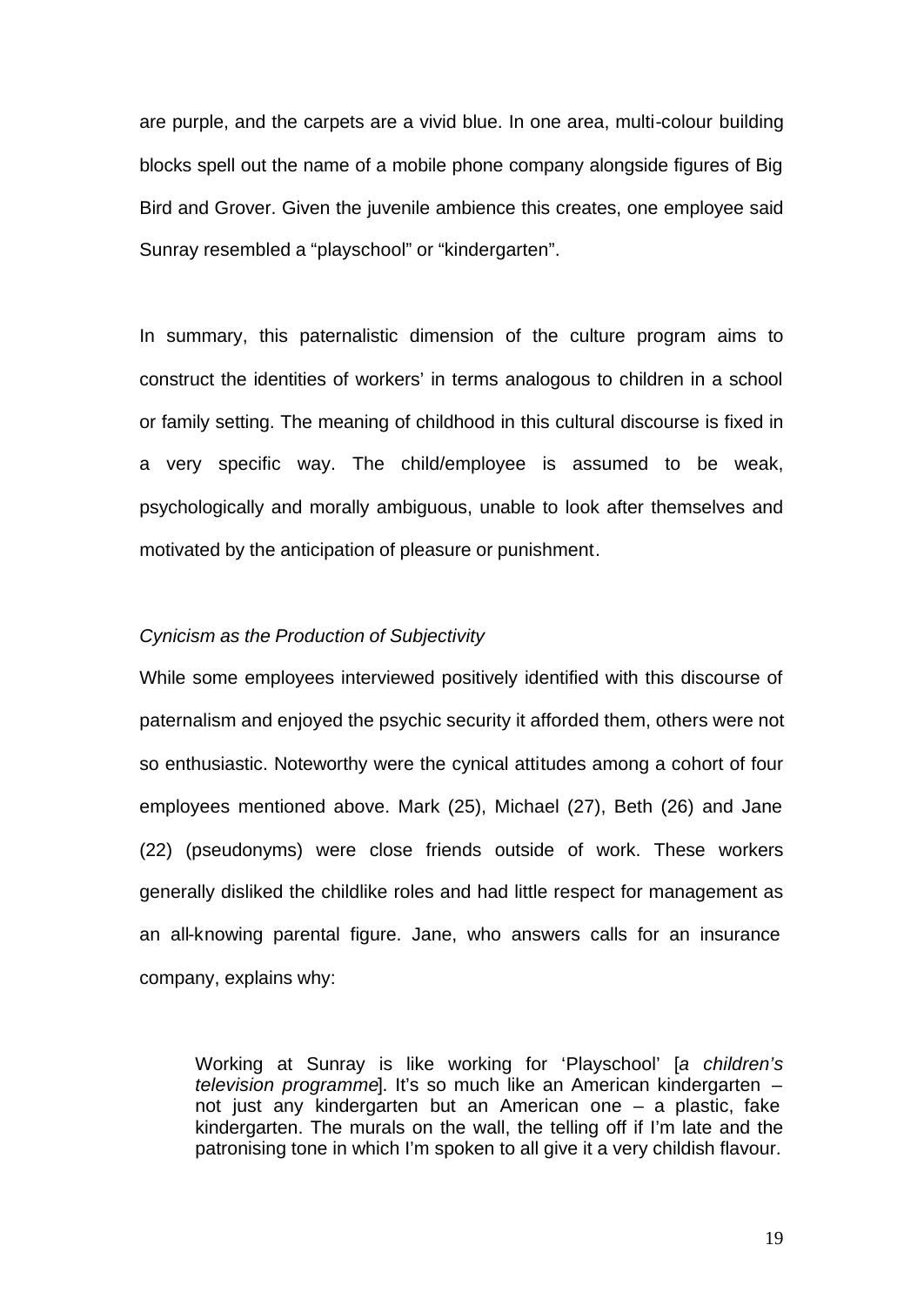One reason the cohort were cynical about this aspect of the culture was because it compromised their identities as dignified and rational adults. The paternalism in its most patronizing form aims to strip away this sense of self and instigate a weak, dependent and sometimes ignorant identity. On one occasion, I was interviewing the group and Michael presented a handbook that included the fill-in-the-blanks exercise referred to earlier. Here are some of the exchanges that ensued:

*Jane:* Yeah, you get a handbook and it says [*In a childish tone*] "What are the 3Fs?" and you think [*In the same sarcastic tone*] "Oh, gee, would they be the 3Fs I saw on the other page?" It's very much an adult/child relationship they are trying to instigate here. *Mark:* [*In a sarcastically immature voice*] I keep mine with me on my desk all the time. I might just forget the 3Fs so I can never be without it. *Jane:* [*In a fatherly voice*] What about your recognition certificate, son – have you got that? *Mark:* Of course! *Jane:* [*Back to her own voice*] I don't. I lost mine [*Laughs*].

The task of filling-in-the-blanks was found patronizing by the group and they could cynically penetrate what they openly recognized as "social conditioning." Beth, an agent for an airline company, says sometimes she would love to say to her team leader [*speaking to me as if I was a superior*] "I'm not a child and I won't be spoken to as one!". The group had even redefined the "3Fs" slogan into their own bawdy statement so that it more accurately captures (in their eyes) the *real* character desired by Sunray.

The paradoxically relaxed yet consumer-driven dress code is another target of cynicism. The social pressure experience by the cohort in relation to the designer cool at Sunray is not primarily economic (i.e., purchasing the latest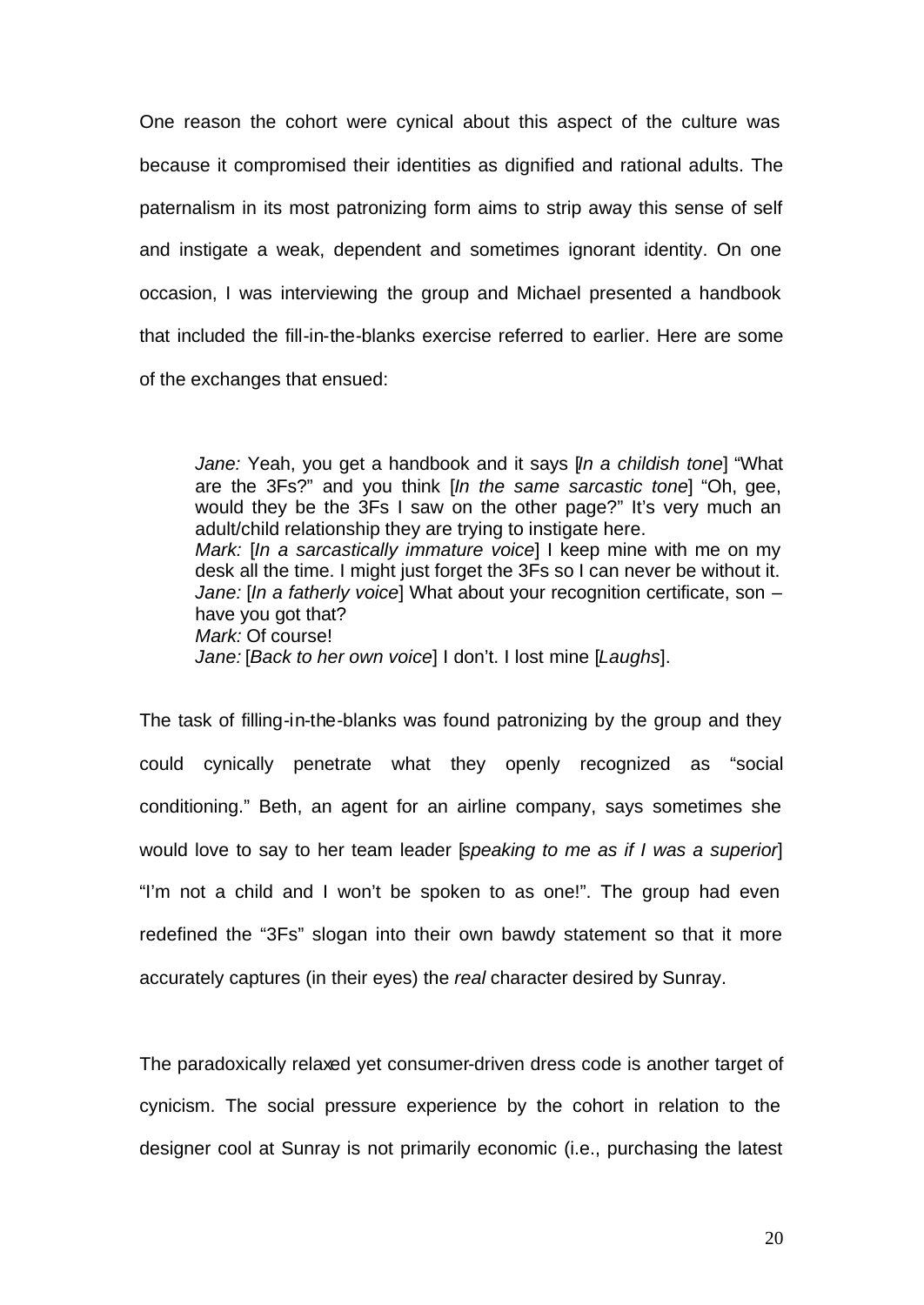fashions). For them, it is the school-like peer evaluation that makes them anxious, which connects with the issue of paternalism. This is what Beth said:

When I go to meet Mark I wait a block down the road because if I wait outside I get looked at by the Sunray people to see what I'm wearing. I hate it; it's like being back at high school. They all must wear stylish clothes to [*sarcastically and impersonating a subscriber*] 'fit in.'

This cynical reception of Sunray paternalism can be interpreted as a modality of resistance in the context of identity-based controls. These employees used a cynical disposition to forge a sense of self that contradicted the discourse of paternalism. It emphasized their adulthood, maturity and forthrightness, attributes that are strong in both Australian culture generally (being 'down to earth') and working-class culture specifically ('cutting the bullshit') (also see Selsky et al*.*, 2003). The cynicism crafted an identity that was more acceptable to employees and thus afforded them an element of dignity in a rather condescending environment. Further more, the very act of penetrating the discourse of paternalism vindicated their intellectual and moral strength.

This cynicism could be interpreted as the *defence* or *distancing* of dignified mature/adult selves. But these metaphors miss the contingent, discontinuous and creative aspects of this identity-based resistance. Evidence from Sunray suggests that the cynics created a counter-identity of adulthood, maturity and dignity by actually *using* the discourse of paternalism in an imaginative and *ad hoc* manner. It is this pragmatic familiarity with power that is key because it means informants did not bar paternalism from the domain of self but intimately engaged with it in order to produce something different. For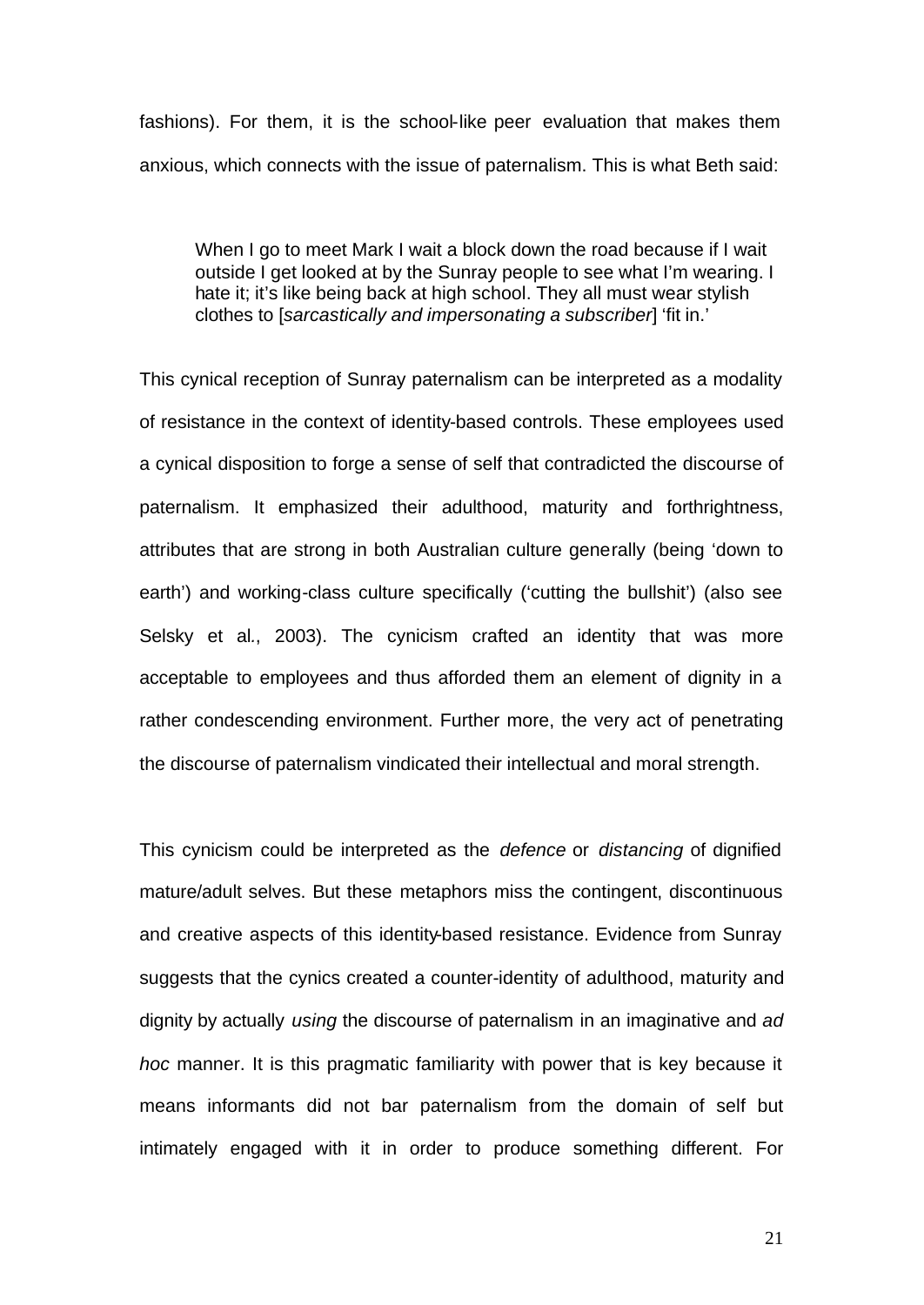example, when interviewees re-worded the 3Fs into a vulgar parody of the company or cynically lampooned the Away Day function they were at the same time politically defining themselves. This assertion of a mature and dignified demeanour was co-extensive with power rather than prior to it.

## *Cynicism, context and repetition*

It is important to note that these radical identities were not invented anew out of 'thin air'. The construction process was bound by context and societal discourses relating to class, capitalism and patriarchy. While the subject position of dignified adults may have already been present among Sunray employees as *possibility*, it was not until they engaged with the paternalism that it became a co-ordinate of struggle. Only when they confronted paternalistic domination did they require this type of self-understanding, as it appeared to emerge with the power relationship that was being resisted. The metaphor of production is appropriate here because it reveals how these resistant identities are realized *when* and *where* power is applied. The idea of production therefore demonstrates how 'who I really am' is not a universal support for resistance but a dialectical outcome of antagonism itself.

While the cynicism did represent an ongoing performativity and production of self, it was not completely different each time the resistance was articulated. That is to say, although the creation process was a constant achievement, there was continuity and stability of sorts rather than radical difference at each moment. The production process appeared to involve a degree of consistency over time and space in which certain motifs reappeared and served as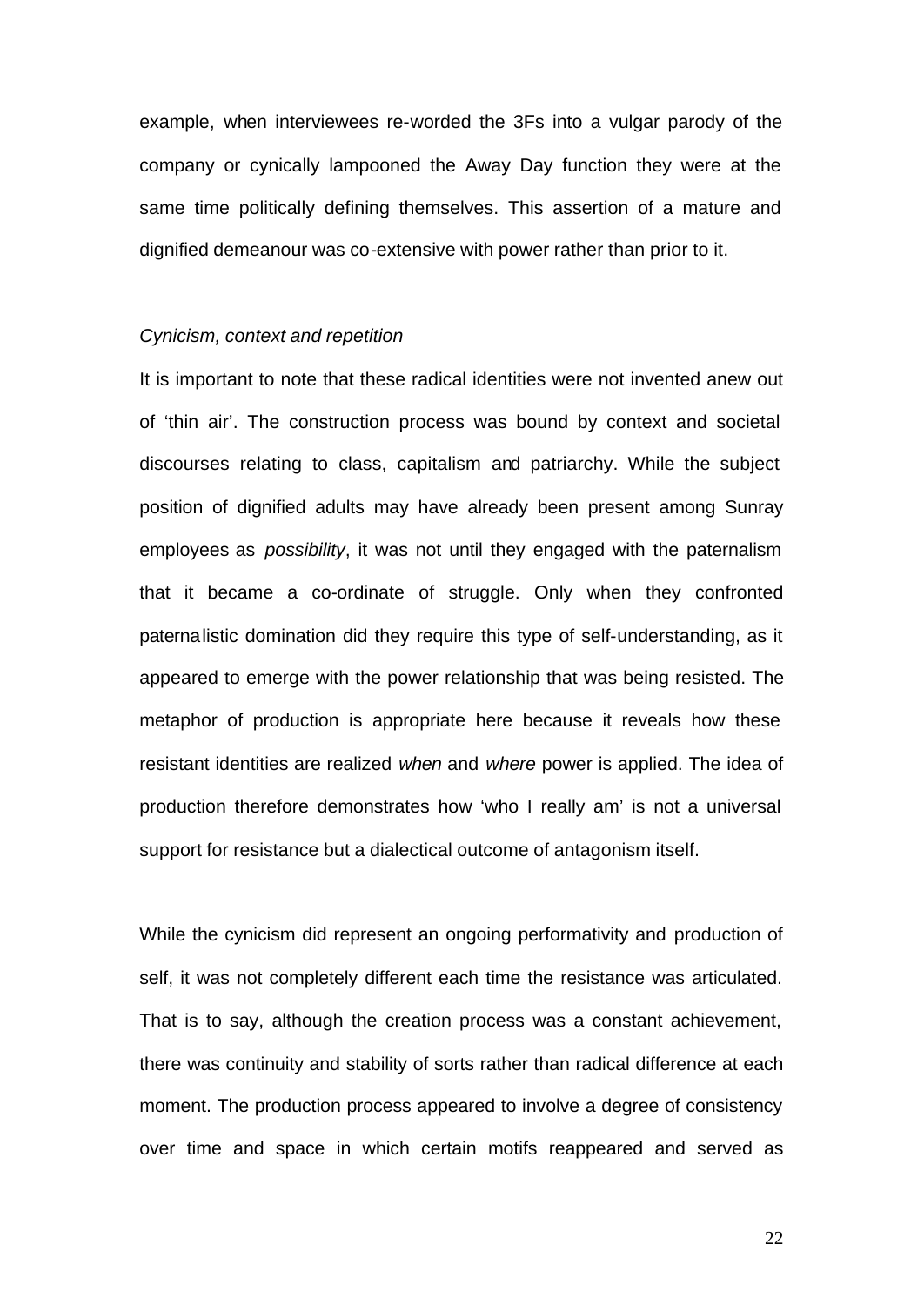supports. This was evidenced through either the reiteration of a past event (memory of waiting for a friend outside the Sunray building) or as the reiteration of certain themes in the discourse of cynicism (the notions of dignity and maturity were often repeated). This tells us that the production of a counter-identity through the cynical moment consists of a certain *repetition* whereby subjects return to the past in order to make the future. The compulsion to repeat has been explored by a number of important social theorists in relation to subjectivity, self and the social (see Freud, 1920/1961; Deleuze, 1994). An analysis of the causes of the desire to repeat that informed the cynical production of self in the Sunray context is beyond the scope of this paper. But at least its recognition gives some explanation for how the perpetual reinvention of self achieved a certain steadiness over the time that this research was conducted.

## **Conclusion**

This paper has not set out to dismiss or jettison the metaphors of defence and distancing but indicate how their shortcomings can be addressed with the image of production. Hopefully the brief Sunray example has provided some initial pointers regarding the applicability of this metaphor. In developing the metaphor of production, three conceptual assumptions are necessary. First, resistant identities are not thought of as something *a priori* to workplace politics but co-extensive with it. Second, the subject of resistance and cultural domination are not separated into two domains because they interpenetrate in complex ways. And third, the production process is not a complete existential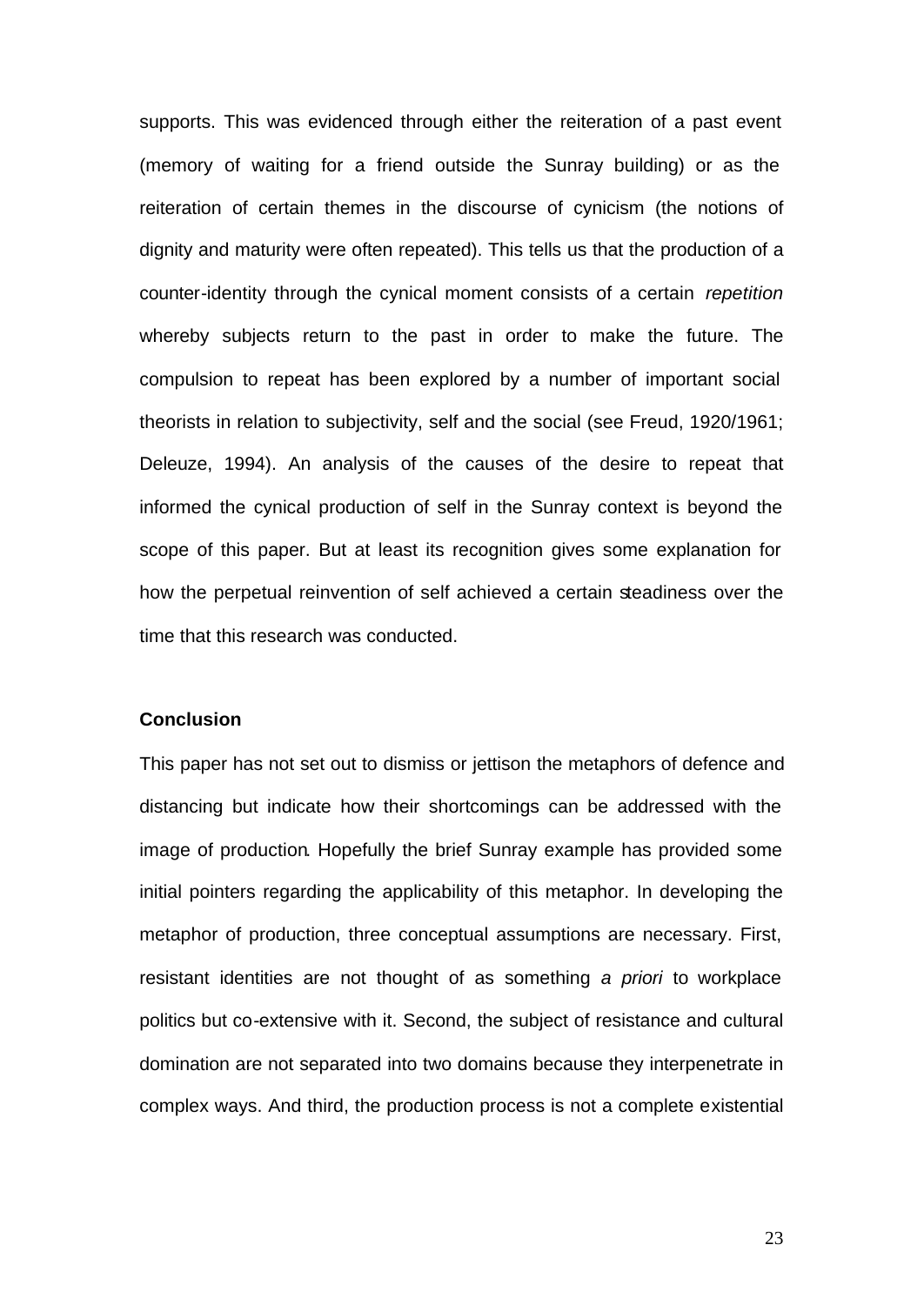reinvention, but always contextually bound by class, capitalism, nation, gender and so-forth.

The paper hopefully extends our understandings of the complex ways in which self, resistance and power intersect in the context of contemporary work forms. In particular, emphasis has been placed on the epistemological importance of metaphor for visualizing political activity. Given that the politics of work has not received a great deal of attention in studies of organization and metaphor, the paper provides an example of what this might look like. And finally, future research could further explore how the micro-processes discussed above connect with broader societal forces. An over-emphasis on banal acts of resistance runs the risk of missing the collective struggles that contextualize everyday life. Indeed, the conceptual absence of class in recent critical scholarship is particularly striking given the huge wealth disparities that now characterize under-developed and over-developed economies. The metaphor of production might prove useful here too as activism attempts to create fragile 'spaces of hope' (Harvey, 2000) within ever widening flows of domination.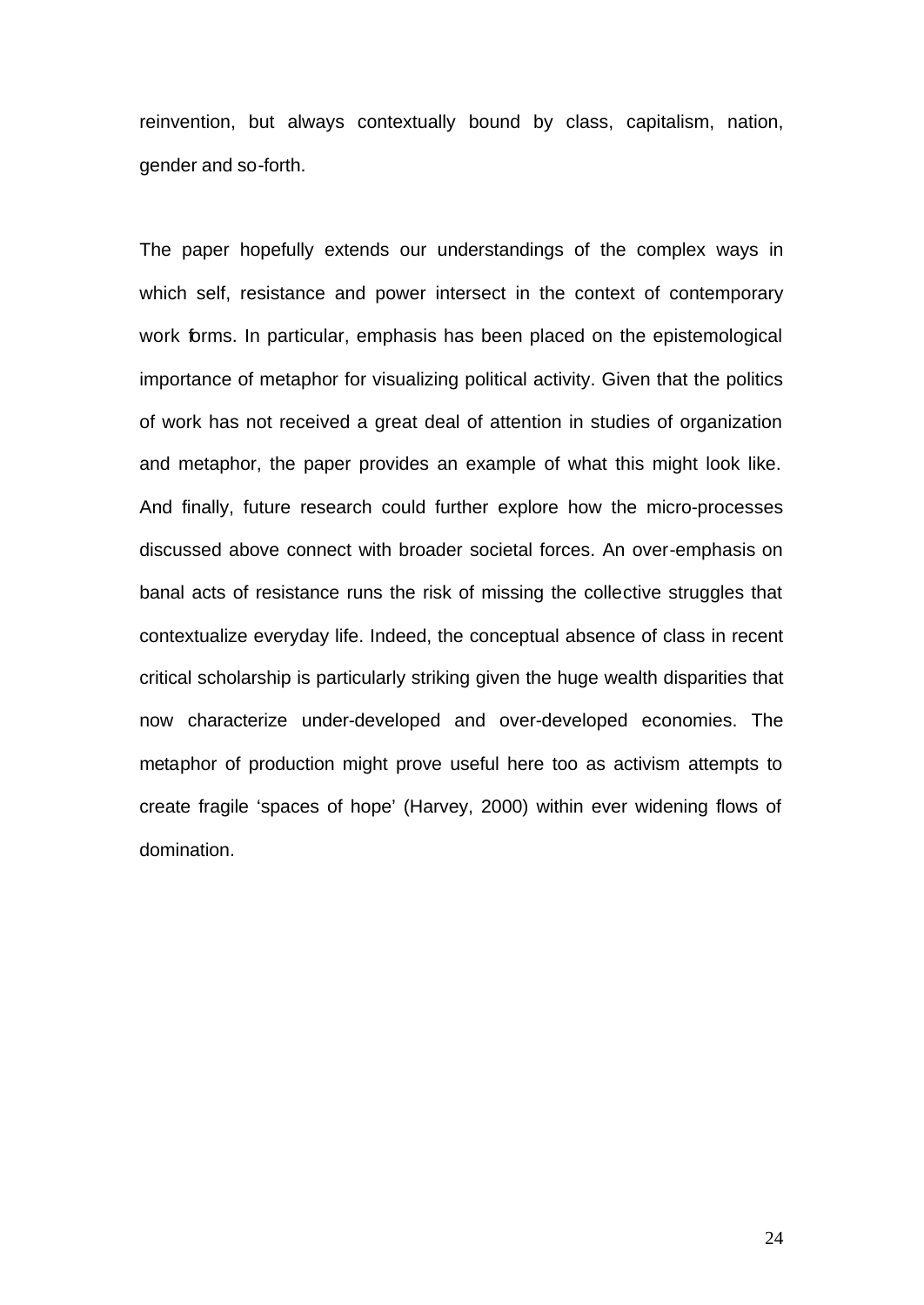## **Notes**

1. While organizational cynicism has been extensively discussed in the mainstream and prescriptive management scholarship (e.g., Kanter and Mirvis, 1989; Anderson, 1996; Anderson and Bateman, 1997; Reichers et al*.*, 1997; Dean et al*.*, 1998; Wanos et al*.*, 2000), this article focuses on its treatment in *critical* management studies.

2. In her discussion of the emotional labour process among airline workers Hochschild (1983) draws on Berman (1970) and Trilling (1972) to theorize authenticity (or what she calls our 'inner jewel') as a base reserve of individuality. The concept of authenticity obviously has a rich lineage in social theory and philosophy, with perhaps its most obvious reference among proponents of the Frankfurt School of Critical Theory (for example, see Marcuse [1964] and Fromm [1956]). Although an extended analysis of this intellectual history is beyond the scope of this paper, see Adorno's *The Jargon of Authenticity* (1973) for a sustained critique of its philosophical usage.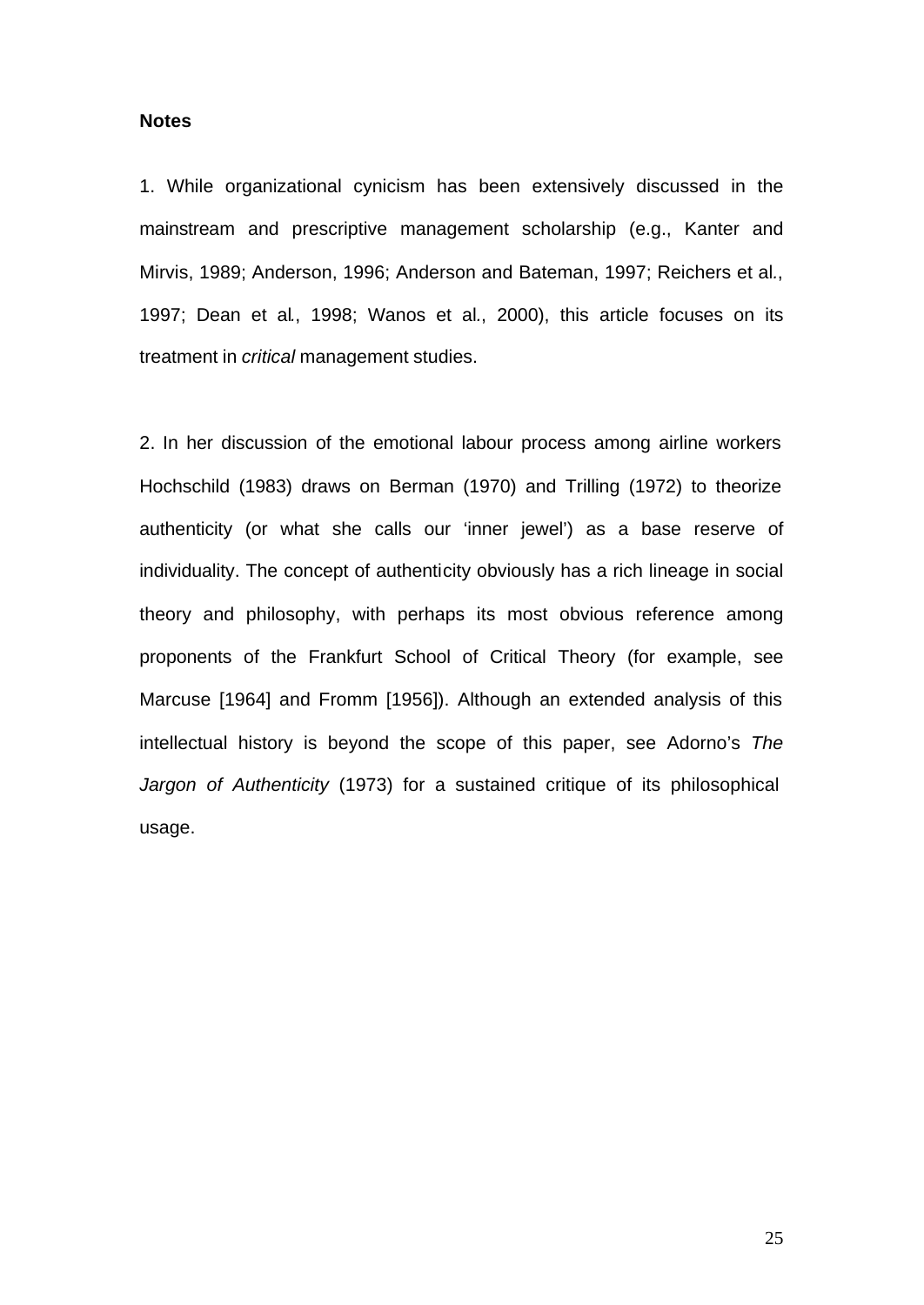# **References**

Ackroyd, S. and Thompson, P. (1999). *Organizational* **Mis***behaviour*. London: Sage.

Adorno, T. (1973). *The Jargon of Authenticity*. Trans. K. Tarnowski and F. Will. Northwestern Press.

Alvesson, M. and Willmott, H. (1992) 'On the Idea of Emancipation in Management and Organization Studies.' *Academy of Management Review*, 17 (3): 432-465.

Alvesson, M. and Willmott, H. (2002). 'Identity Regulation as Organizational Control: Producing the Appropriate Individual.' *Journal of Management Studies*, 39 (5): 619-643.

Anderson, L. (1996). 'Employee Cynicism: An Examination Using a Contract Violation Framework.' *Human Relations*, 49: 1395-1418.

Anderson, L. and Bateman, T. (1997). 'Cynicism in the Workplace: Some Causes and Effects.' *Journal of Organizational Behaviour*, 18: 449-469.

Anthony, P. (1994). *Managing Culture*. Buckingham: Open University Press.

Ashforth, B. and Humphrey, R. (1993). 'Emotional Labour in Service Roles: The Influence of Identity.' *Academy of Management Review*, 18 (1): 88-115.

Barker, J. (1993). 'Tightening the Iron Cage: Concertive Control in Self-Managing Teams.' *Administrative Science Quarterly,* 38 (4): 408-437.

Barker, J. (1999). *The Discipline of Teamwork: Participation and Concertive Control*. London: Sage.

Barley, S. and Kunda, G (1992). 'Design and Devotion: Surges of Rationalist and Normative Ideologies of Control in Managerial Discourse'. *Administrative Science Quarterly*, 37: 363-99.

Berger, P. and Luckmann, T. (1966). *The Social Construction of Reality*. Harmondsworth: Penguin.

Berman, M. (1970). *The Politics of Authenticity*. New York: Atheneum.

Burawoy, M. (1979). *Manufacturing Consent: Changes in the Labour Process Under Monopoly Capitalism*. Chicago: University of Chicago Press.

Burrell, G. (1984). 'Sex and Organizational Analysis.' *Organization Studies*, 5 (9): 97-118.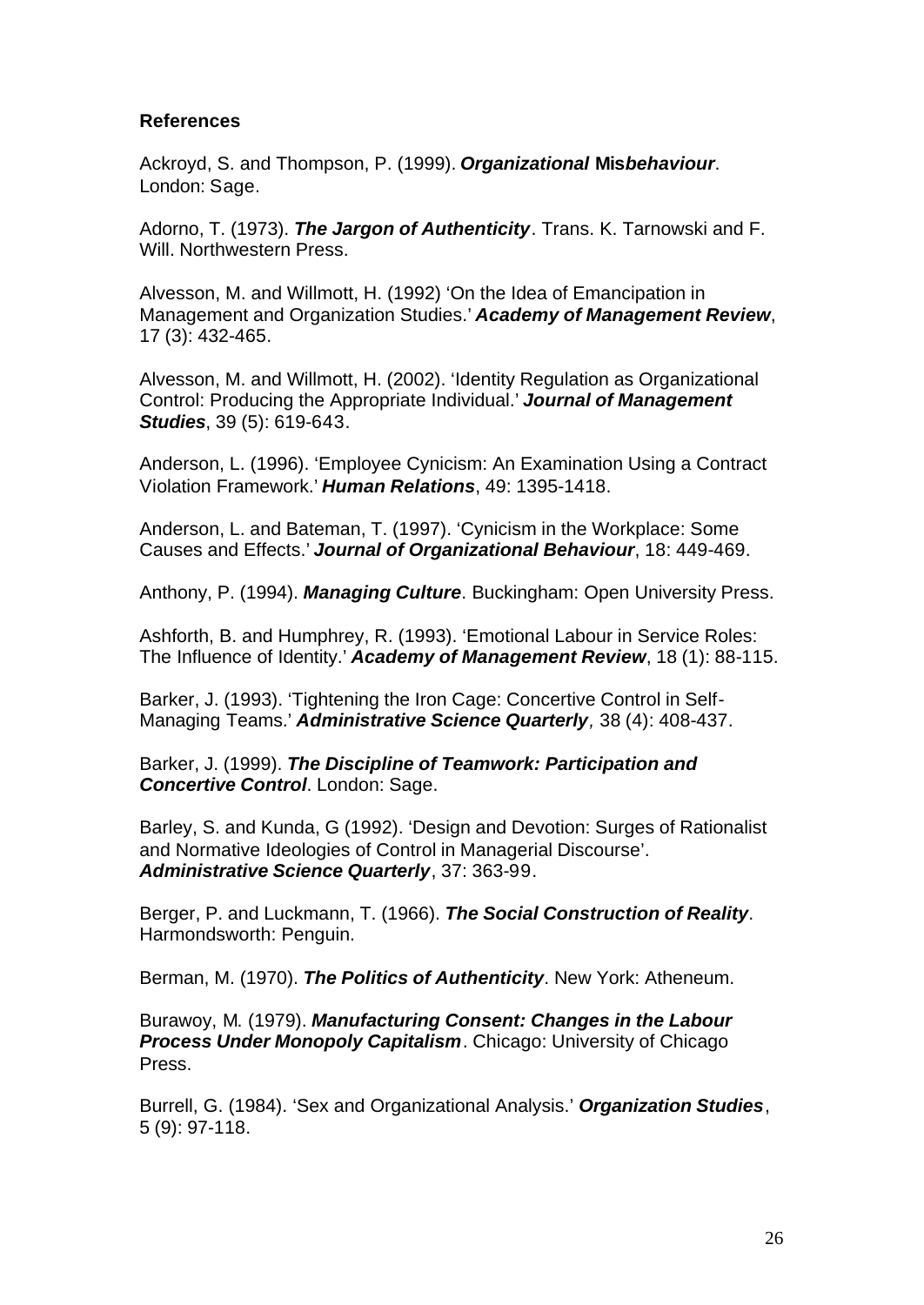Burrell, G. (1996). 'Normal Science, Paradigms, Metaphors and Genealogies of Analysis.' In Stewart Clegg, Cynthia Hardy and Walter Nord (Eds.) *Handbook of Organization Studies.* London: Sage.

Butler, J. (1998). 'Merely Cultural.' *New Left Review*, 227: 33-34.

Casey, C. (1995). *Work, Self and Society: After industrialism*. London: Sage.

Casey, C. (1996). 'Corporate Transformations: Designer Culture, Designer Employees and 'Post-Occupational' Solidarity.' *Organization*, 3 (3): 317-339.

Chia, R. and King, I. (2002). 'The language of Organization Theory'. In *The Language of Organization*, Robert Westwood and Stephen Linstead (eds). London: Sage.

Clegg, S. R. (1994). 'Power Relations and the Constitution of the Resistant Subject.' In John Jermier, Walter Nord and David Knights (eds.) *Resistance and power in organizations*. London: Routledge.

Collinson, D. (1988). 'Engineering Humour: Masculinity, Joking and Conflict in Shopfloor Relations.' *Organization Studies*, 9 (2): 181-99.

Collinson, D. (1992). *Managing the Shopfloor: Subjectivity, Masculinity and Workplace Culture*. London: Sage.

Collinson, D. (1994). 'Strategies of Resistance.' In J. Jermier, D. Knights, and W. Nord (eds.). *Resistance and Power in Organizations*. London: Routledge.

Coser, L. A. (1974). *Greedy Institutions: Patterns of Undivided Commitment*. New York: Free Press.

Czarniawska, B. (1997). *Narrating the Organization: Dramas of Institutional Identity*. Chicago: University of Chicago Press.

Dean, J., Brandes, P., and Dharwadkar, R. (1998). 'Organizational Cynicism.' *Academy of Management Review*, 23 (2): 341-352.

De Certeau, M. (1984). *The Practice of Everyday Life.* Trans. S. Rendall. Berkeley: University of California Press.

Deleuze, G. (1994). *Difference and Repetition*. Trans. Paul Patton. New York: Columbia University Press.

Deleuze, G. and Guattari, F. (1987). *A Thousand Plateaus: Capitalism and Schizophrenia*. Trans. Brian Massumi. Minneapolis: Minneapolis University Press.

Du Gay, P. (1996). *Consumption and Identity at Work*. London: Sage.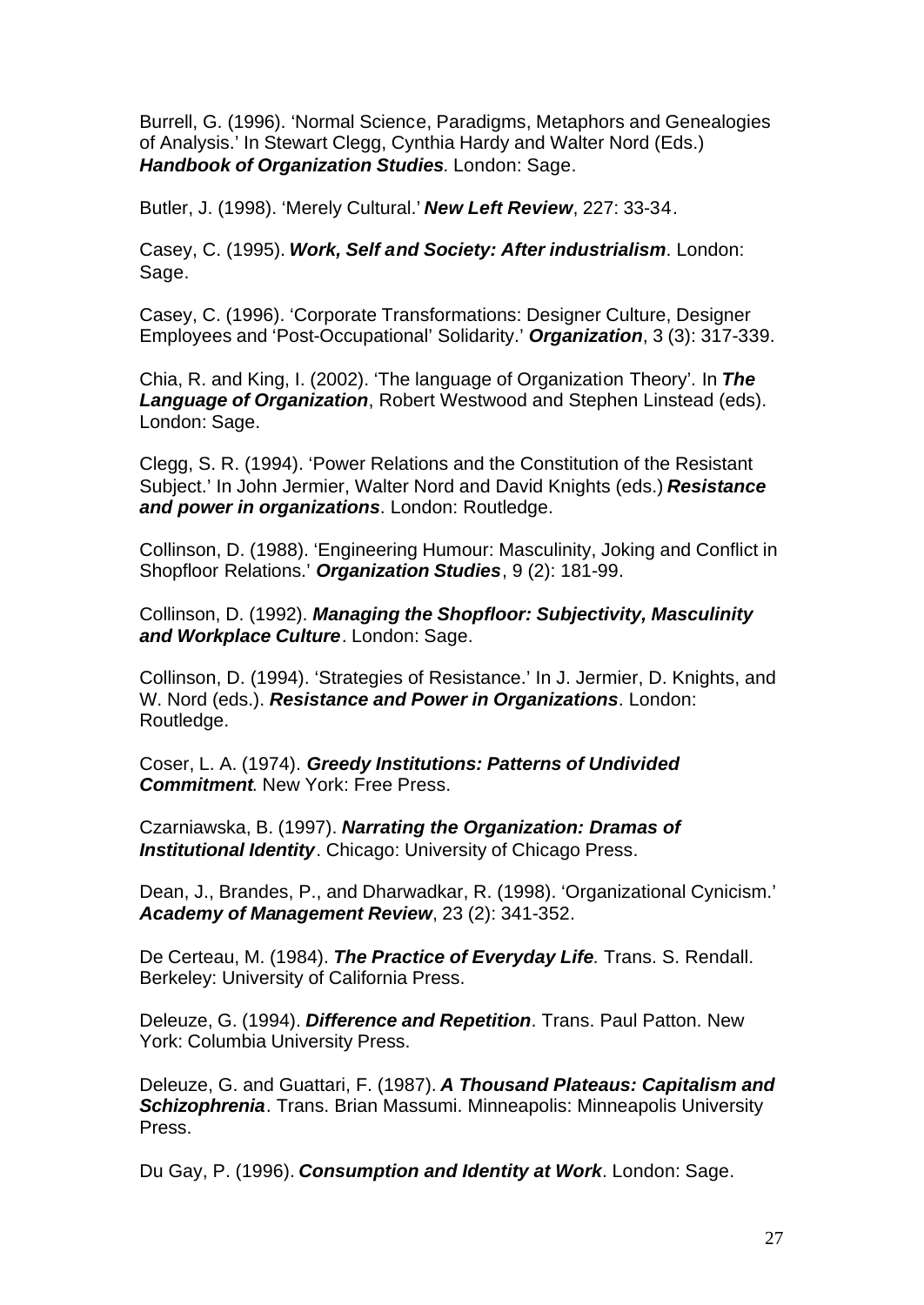Du Gay, P. and Salaman, G. (1992). 'The Cult[ure] of the Customer.' *Journal of Management Studies*, 29 (5): 615-33.

Edwards, P., Collinson, D. and Della Rocca, G. (1995). 'Workplace Resistance in Western Europe: A Preliminary Overview and a Research Agenda.' *European Journal of Industrial Relations*, 1 (3): 283-316.

Edwards, R. (1979). *Contested Terrain: The Transformation of the Workplace in the Twentieth Century.* New York : Basic Books.

Ezzamel, M., Willmott, H. and Worthington, F. (2001). 'Power, Control and Resistance in The Factory that Time Forgot.' *Journal of Management Studies*, 38 (8): 1053-1079.

Fleming, P. (2002). 'Lines of flight.' *Ephemera*, 2 (3): 193-208.

Fleming, P. and Sewell, G. (2002). 'Looking For "The Good Soldier, Švejk": Alternative Modalities of Resistance in the Contemporary Workplace.' *Sociology,* 36 (4): 857-873.

Fleming, P. and Spicer, A. (2002). 'Workers' Playtime? Unravelling the Paradox of Covert Resistance in Organization Studies.' In S. Clegg (ed.) *Management and Organization Paradoxes*. London: Benjamin.

Fleming, P. and Spicer, A. (2003). 'Working from a Cynical Distance: Implications for Power, Subjectivity and Resistance.' *Organization* 10 (1): 157-179.

Fleming, P. and Spicer, A. (2004). 'You Can Check Out Any time, But You Can Never Leave: Spatial Boundaries in a High-Commitment Organization.' *Human Relations*, 57 (1): 75-94.

Fleming, P. (forthcoming). 'Kindergarten Cop: Paternalism, Culture and Resistance in a High-Commitment Firm.' *Journal of Management Studies*.

Foucault, M. (1963/1997). 'A Preface to Transgression.' In *Aesthetics: The Essential Works of Foucault 1954 – 1984 Vol. Two*. James D. Faubion (ed.). Allen Lane.

Foucault, M. (1977). *Discipline and Punish: The Birth of the Prison*. Trans. A. Sheridan. London: Penguin.

Foucault, M. (1980). *Power/knowledge: Selected Interviews and Other Writings 1972-1977*. Trans. Colin Gordon. The Harvester Press.

Freud, A. (1967). *The Ego and the Mechanisms of Defense (The Writings of Anna Freud, Vol 2)*. International Universities Press.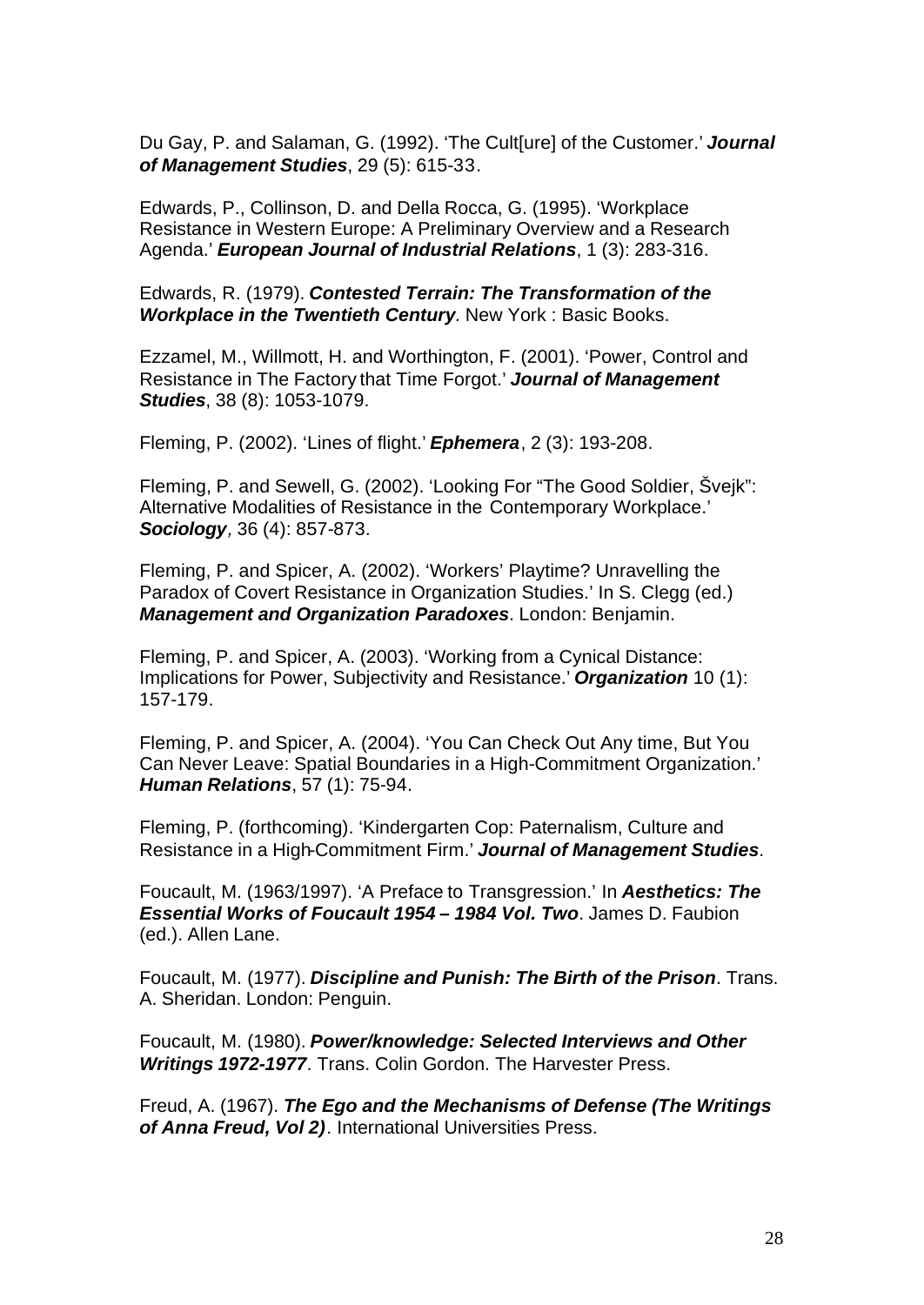Freud, S. (1920/1961). *Beyond the Pleasure Principle.* Trans. J. Strachey. London: Hogarth Press.

Fromm, E. (1956). *The Sane Society*. New York: Rinehart.

Gabriel, Y. (1999). 'Beyond Happy Families: A Critical Reevaluation of the Control-Resistance-Identity Triangle.' *Human Relations*, 52, 2: 179-203.

Goffman, E. (1959). *Presentation of Self in Everyday Life*. Harmondsworth: Penguin.

Grant, D. and Oswick, C (1996). *Metaphor and Organizations*. London: Sage.

Hardt, M. and Negri, A. (1994). *Labor of Dionysus: A Critique of the State Form*. Minneapolis: University of Minnesota Press.

Harvey, D. (2000). *Spaces of Hope*. Berkeley, CA: University of California Press.

Heidegger, M. (1927/1953). *Being and Time.* Trans. J. Stambaugh. New York: State University of New York Press.

Hochschild, A. (1983). *The Managed Heart: Commercialisation of Human Feeling.* London: University of California Press.

Hodgson, D. (2005). 'Putting on a Professional Performance': Performativity, Subversion and Project Management.' *Organization*, 12 (1): 51-68

Hodson, R. (2001). *Dignity at Work*. New York: Cambridge University Press.

Jermier, J., Knights, D. and Nord, W. (eds.) (1994). *Resistance and Power in Organizations*. London: Routledge.

Kanter, D. and Mirvis, P. (1989). *The Cynical Americans: Living and Working in the Age of Discontent and Disillusion.* San Francisco: Jossey-Bass.

Kerfoot, D. and Knights, D. (1993). 'Management, Masculinity and Manipulation: From Paternalism to Corporate Strategy in Financial Services in Britain.' *Journal of Management Studies*, 30 (4): 659-677.

Knights, D. and Vurdubakis, T (1994). 'Foucault, Power, Resistance and All That.' In J. Jermier, W. Nord and D. Knights (eds) *Resistance and Power in Organizations*. London: Routledge.

Knights, D. and McCabe, D. (1998). 'When "Life is But a Dream": Obliterating Politics Through Business Process Reengineering?' *Human Relations*, 51 (6): 761-798.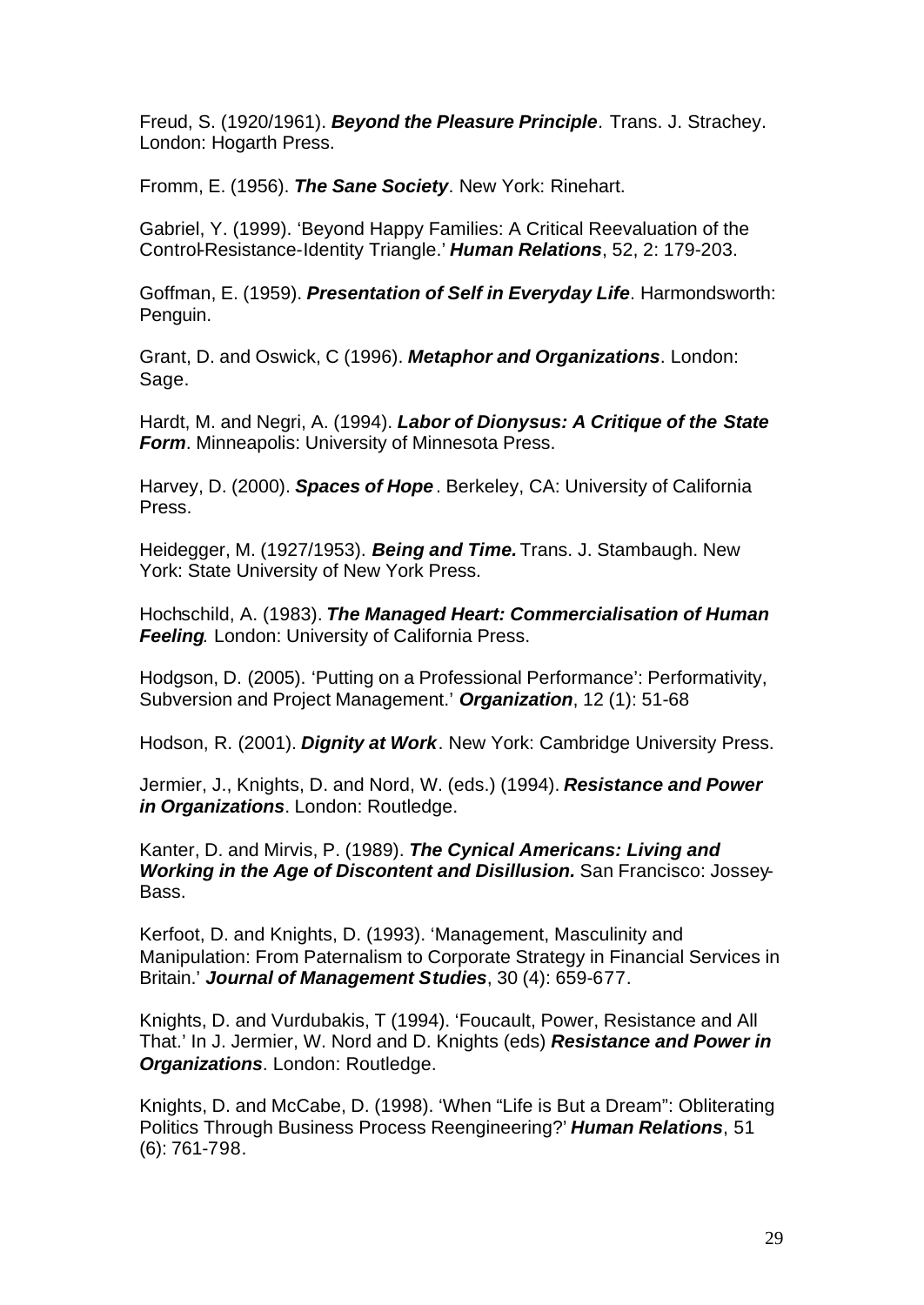Kondo, D. (1990). *Crafting Selves: Power, Gender and Discourse of Identity in a Japanese Workplace*. Chicago: University of Chicago Press.

Kunda, G. (1992). *Engineering Culture: Control and Commitment in a High-Tech Corporation*. Philadelphia: Temple University Press.

Lacan, J. (1977). *Ecrits: A Selection.* Trans. A. Sheridan. New York: W. W. Norton and Company.

Lasch, C. (1979). *The Culture of Narcissism: American Life in an Age of Diminishing Expectations.* New York: Norton.

Lefebrve, H. (1973). *The Production of Space*. Trans. D. Nicholson-Smith. Cambridge: Blackwell.

Leidner, R. (1993). *Fast Food, Fast Talk: Service Work and the Routinization of Everyday Life.* London: UCLA Press.

Manning, P. (1979). 'Metaphors of the Field: Varieties of Organizational Discourse.' *Administrative Science Quarterly*, 24 (4): 660-671.

Marcuse, H. (1964). *One-Dimensional Man: Studies in the Ideology of Advanced Industrial Society. Boston: Beacon Press.* 

McKinlay, A. and Taylor, P. (1996). 'Power, Surveillance and Resistance: Inside the 'Factory of the Future.'' In Peter Ackers, Chris Smith and Paul Smith (eds.), *The New Workplace and Trade Unionism*. London: Routledge.

Morgan, G. (1980). 'Paradigms, Metaphors and Puzzle Solving in Organization Theory.' *Administrative Science Quarterly*, 25 (4): 605-622.

Morgan, G. (1986). *Images of Organization*. Sage: Beverly Hills.

Morgan, G. and Smircich, L. (1980). 'The Case for Qualitative Research.' *Academy of Management Review,* 5 (4): 491-500.

Palmer, I. and Dunford, R. (1996). 'Conflicting Uses of Metaphors: Reconceptualizing Their Use in the Field of Organization Change.' *Academy of Management Review*, 21 (3): 691-717.

Parker, M. (2000). *Organizational Culture and Identity*. London: Sage.

Parker, M. (2002). *Against Management*. Cambridge: Polity.

Ray, C. A. (1986). 'Corporate Culture: The Last Frontier of Control?' *Journal of Management Studies,* 23 (3): 287-97**.**

Reichers, A., Wanous, J. and Austin, J. (1997). 'Understanding and Managing Cynicism about Organizational Change.' *Academy of Management Executive*, 11 (1): 48-59.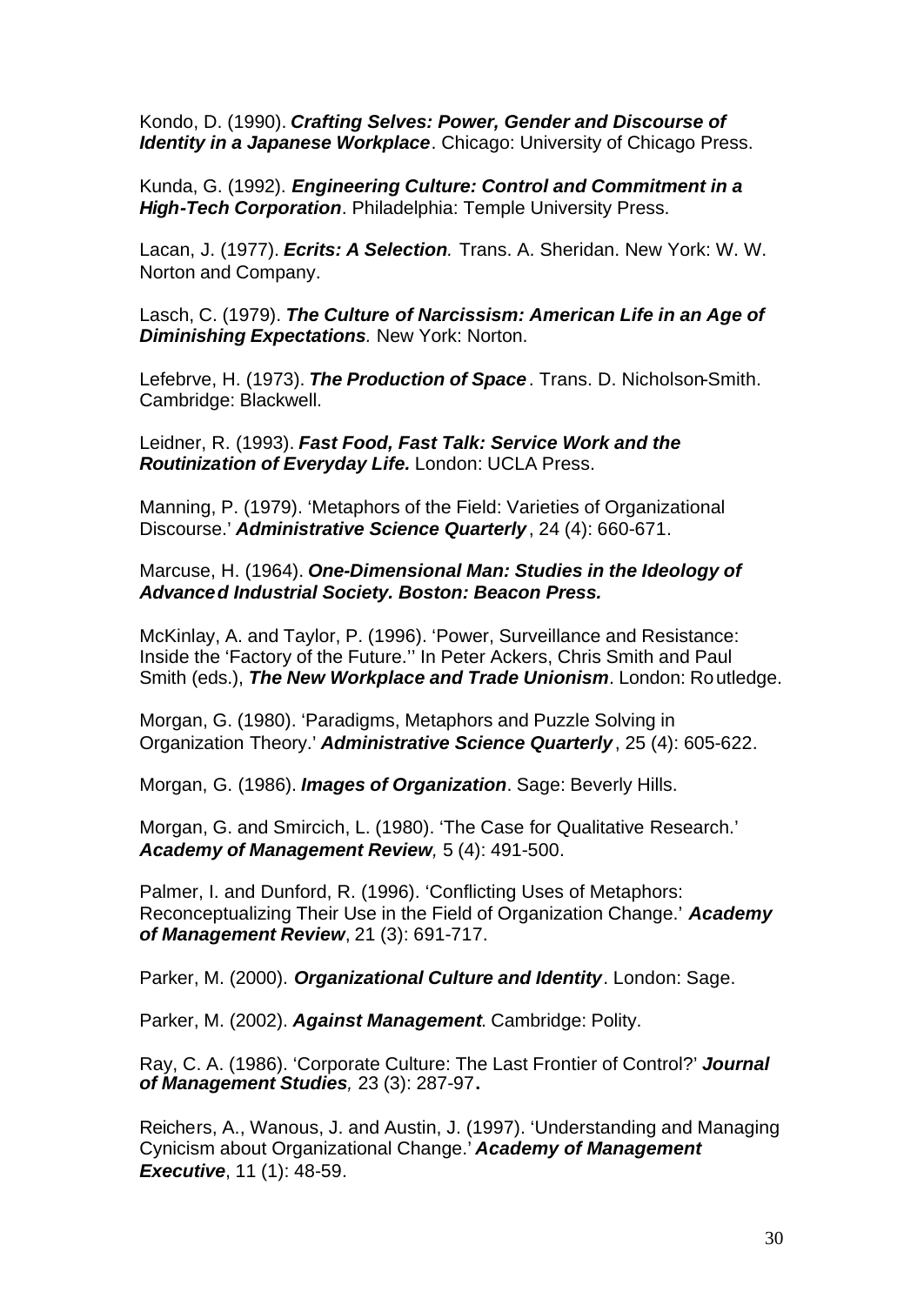Roy, D. (1952). 'Quota Restriction and Goldbricking in a Machine Shop.' *American Journal of Sociology*, 57 (5): 427-42.

Roy, D. (1958). 'Banana Time: Job Satisfaction and Informal Interaction.' *Human Organization*. 18: 158-168.

Selsky, J., Spicer, A. and Teicher, J. (2003). 'Totally Un-Australian: Discursive and Institutional Interplay in the Melbourne Port Dispute of 1997-1998.' *Journal of Management Studies*, 40 (7): 1729-1760.

Sennett, R. (1998). *Corrosion of Character: The Personal Consequences of Work in the New Capitalism*. Norton.

Sloterdijk, P. (1988). *Critique of Cynical Reason*. London: Verso.

Strangleman, T. and Roberts, I. (1999). 'Looking Through the Window of Opportunity: the Cultural Cleansing of Workplace Identity.' *Sociology*, 33 (1), 1: 47-67.

Sturdy, A. (1998). 'Customer Care in a Customer Society: Smiling and Sometimes Meaning It?' *Organization*, 5 (1): 27-53.

Sturdy, A. and Fineman, S. (2001). 'Struggles for the Control of Affect – Resistance as Politics *and* Emotion.' In A. Sturdy, I. Grugulis and H. Willmott (eds), *Customer service - Empowerment and Entrapment.* London: Palgrave*.*

Sturdy, A. and Fleming, P. (2003). 'Talk as Technique: A Critique of the Words and Deeds Distinction in the Diffusion of Customer service Cultures in Call Centres.' *Journal of Management Studies*, 40 (4): 753-774.

Thompkins, P. and Cheney, G. (1985). 'Communication and Unobtrusive Control in Contemporary Organizations.' In Robert D. McPhee and Phillip K. Thompkins (eds), *Organizational Communication: Traditional Themes and New Directions*: 179-210. Beverly Hills, CA: Sage.

Thompson, P. and Ackroyd, S. (1995). 'All Quiet on the Workplace Front?: A Critique of Recent Trends in British Industrial Sociology.' *Sociology*, 29 (4): 615-633.

Trethewey, A. (1997). 'Resistance, Identity, and Empowerment: A Postmodern Feminist Analysis in a Human Service Organization.' *Communication Monographs*, 64 (4): 281-301.

Trilling, L. (1972). *Sincerity and Authenticity*. Cambridge: Harvard University Press.